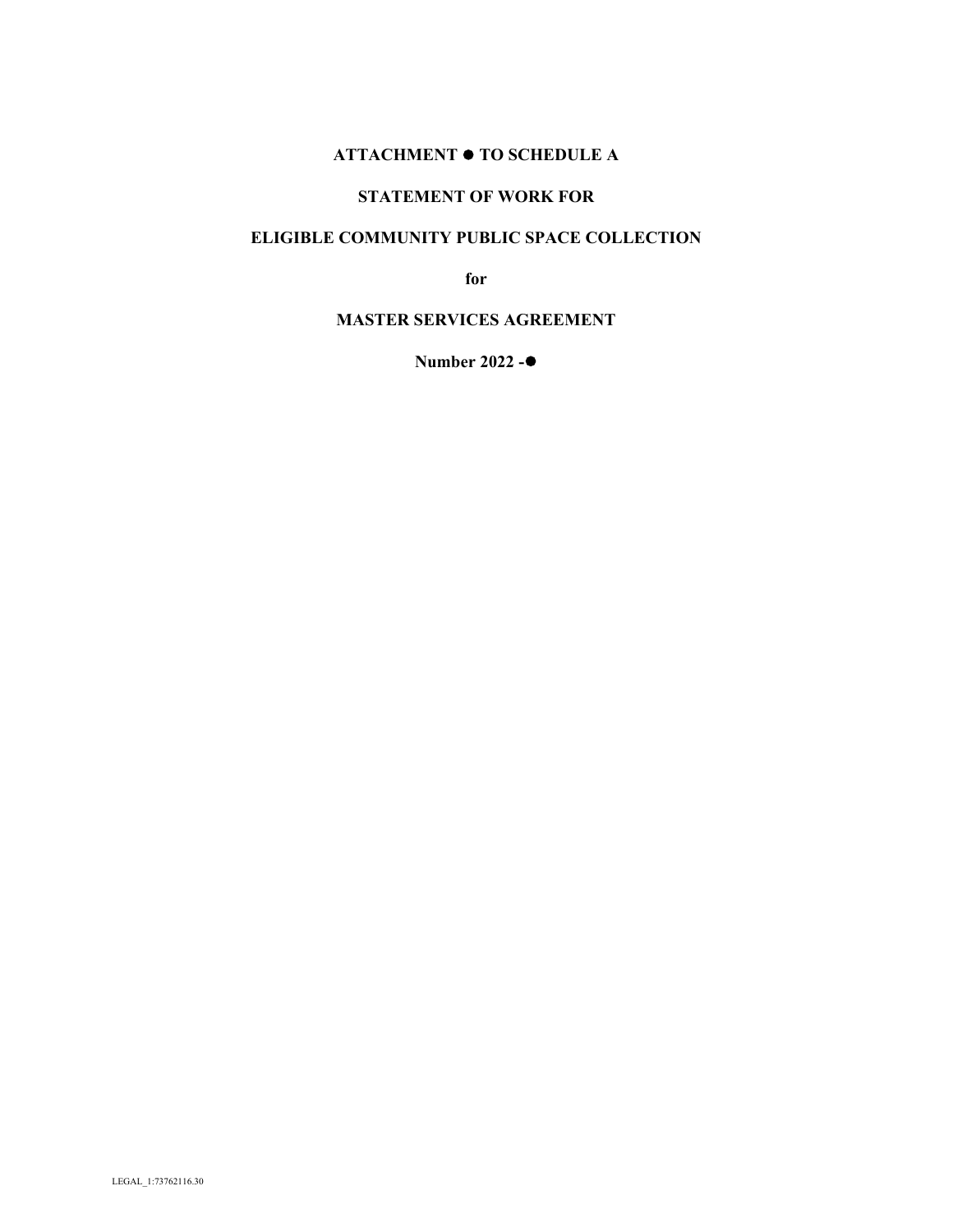# **Table of Contents**

|  | 1.1                      |                                                                                |  |  |  |
|--|--------------------------|--------------------------------------------------------------------------------|--|--|--|
|  |                          |                                                                                |  |  |  |
|  | 2.1                      |                                                                                |  |  |  |
|  |                          |                                                                                |  |  |  |
|  | 3.1<br>3.2<br>3.3<br>3.4 |                                                                                |  |  |  |
|  |                          |                                                                                |  |  |  |
|  | 4.1                      |                                                                                |  |  |  |
|  |                          |                                                                                |  |  |  |
|  | 5.1                      |                                                                                |  |  |  |
|  |                          | <b>EXHIBIT 2: PUBLIC SPACE COLLECTION LOCATIONS AND CONTAINER TYPES  13</b>    |  |  |  |
|  |                          | <b>EXHIBIT 3: BLUE BOX MATERIAL ACCEPTED IN BLUE BOX MATERIAL PUBLIC SPACE</b> |  |  |  |
|  |                          |                                                                                |  |  |  |
|  |                          |                                                                                |  |  |  |
|  |                          | <b>EXHIBIT 6: AUTOMATED VEHICLE LOCATION SYSTEM MINIMUM SPECIFICATIONS</b>     |  |  |  |

**[FOR COLLECTION VEHICLES CURRENTLY EQUIPPED WITH GPS/AVL HARDWARE...](#page-19-0) 18**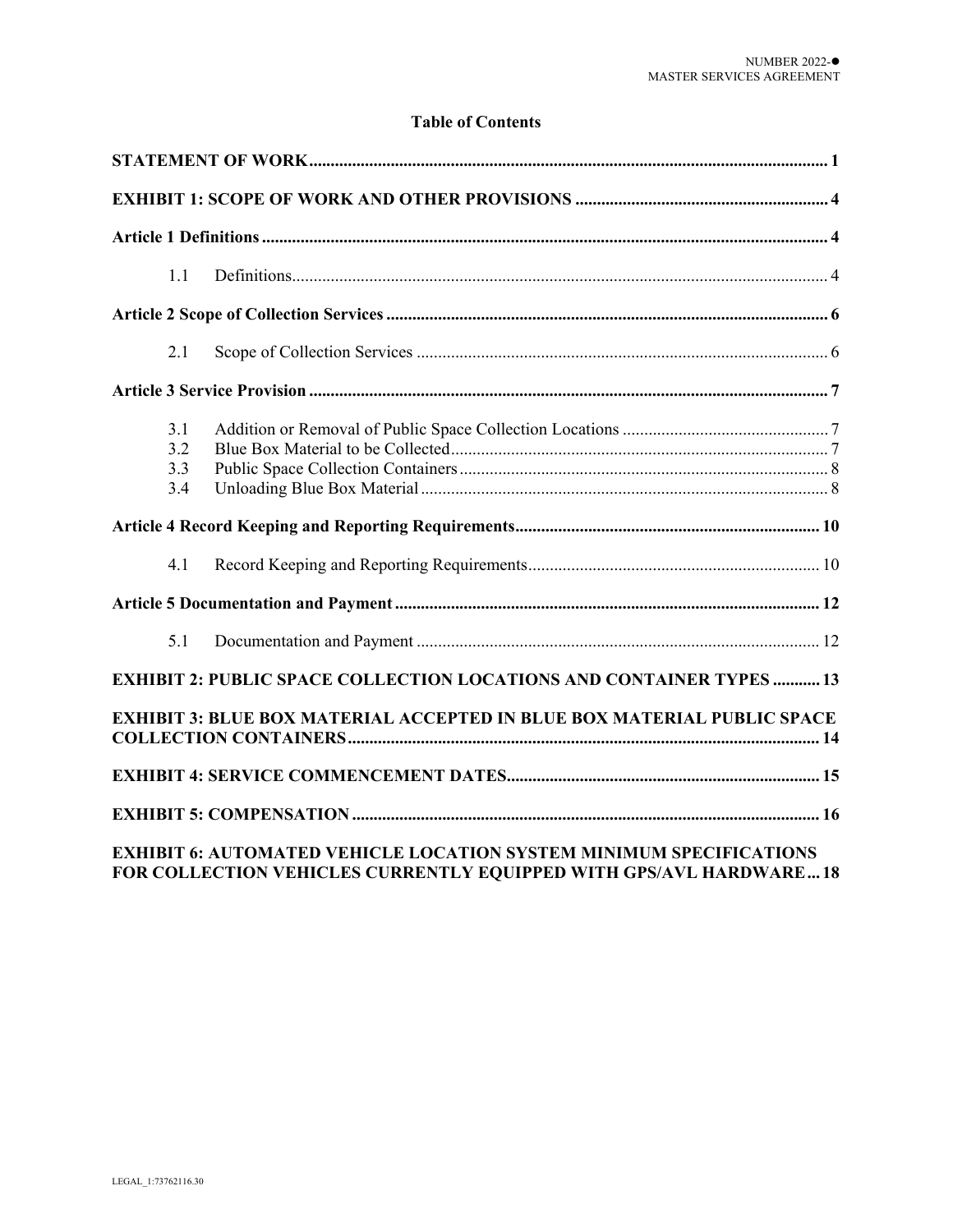### **STATEMENT OF WORK**

#### <span id="page-2-0"></span>STATEMENT OF WORK NUMBER:  $\bullet$

This statement of work ("Statement of Work") is given pursuant to Section 3.1 of the Master Services Agreement ("MSA"), made as of  $\bullet$  BETWEEN  $\bullet$  ("Contractor") and Circular Materials, a federal not-forprofit corporation, having a place of business at 1881 Yonge Street, Suite 800, Toronto ON M4S 3C4, operating as Circular Materials Ontario ("CMO", and with the Contractor, each a "Party" and collectively the "Parties"), with an effective date of ("Statement of Work Effective Date").

NOW, THEREFORE, in consideration of the promises, mutual covenants, and agreements contained herein, and other good and valuable consideration, the receipt and sufficiency of which is hereby acknowledged, the Parties acknowledge and agree to all covenants, terms and conditions as stipulated in the MSA, as follows:

- 1. Beginning on the applicable Statement of Work Eligible Community Service Commencement Date listed in Exhibit 4, the Contractor shall perform the Work required by this Statement of Work for all Blue Box Material Public Space Collection Containers located within the applicable Eligible Community listed in Exhibit 4 that are in existence on such date. For clarity, the Contractor shall perform the Work required by this Statement of Work for a Blue Box Material Public Space Collection Container located within an Eligible Community listed in Exhibit 4 on the applicable Statement of Work Eligible Community Service Commencement Date even if the Public Space Collection Location for such Blue Box Material Public Space Collection Container is not referenced in Exhibit 2.
- 2. The Work under this Statement of Work shall include all the Contractor's other obligations under the MSA.
- 3. The time period during which the Work required by this Statement of Work is to be performed is from the earliest Statement of Work Eligible Community Service Commencement Date listed in Exhibit 4 until December 31, 2025. Pursuant to Section 2.1(b) of the MSA, CMO and the Contractor may, by Change Order, extend this Statement of Work for up to three (3) further periods of one (1) year each. The initial term and any such additional term or terms are herein referred to as the "SoW Term".
- 4. The full compensation for the Work under this Statement of Work shall be as set forth in Exhibit 5, which excludes Value Added Taxes. Value Added Taxes are payable by CMO to the Contractor on the price of the Statement of Work.
- 5. In the event of the termination of the MSA in accordance with Section 7.5 of the MSA, CMO shall only pay for the Work authorized by this Statement of Work which is performed prior to the termination date. For the purposes of clarity, CMO shall not be liable to make any other payments in connection with this Statement of Work as a result of such termination of the MSA.
- 6. Capitalized terms not defined in this Statement of Work shall have the meaning set out in the MSA.
- 7. Attached and forming an integral part of this Statement of Work are the following exhibits:
	- (i) Exhibit 1 Scope of Work and Other Provisions;
	- (ii) Exhibit 2 Public Space Collection Locations and Container Types;
	- (iii) Exhibit 3 Blue Box Material Accepted in Collection System;
	- (iv) Exhibit 4 Service Commencement Dates;
	- (v) Exhibit 5 Compensation; and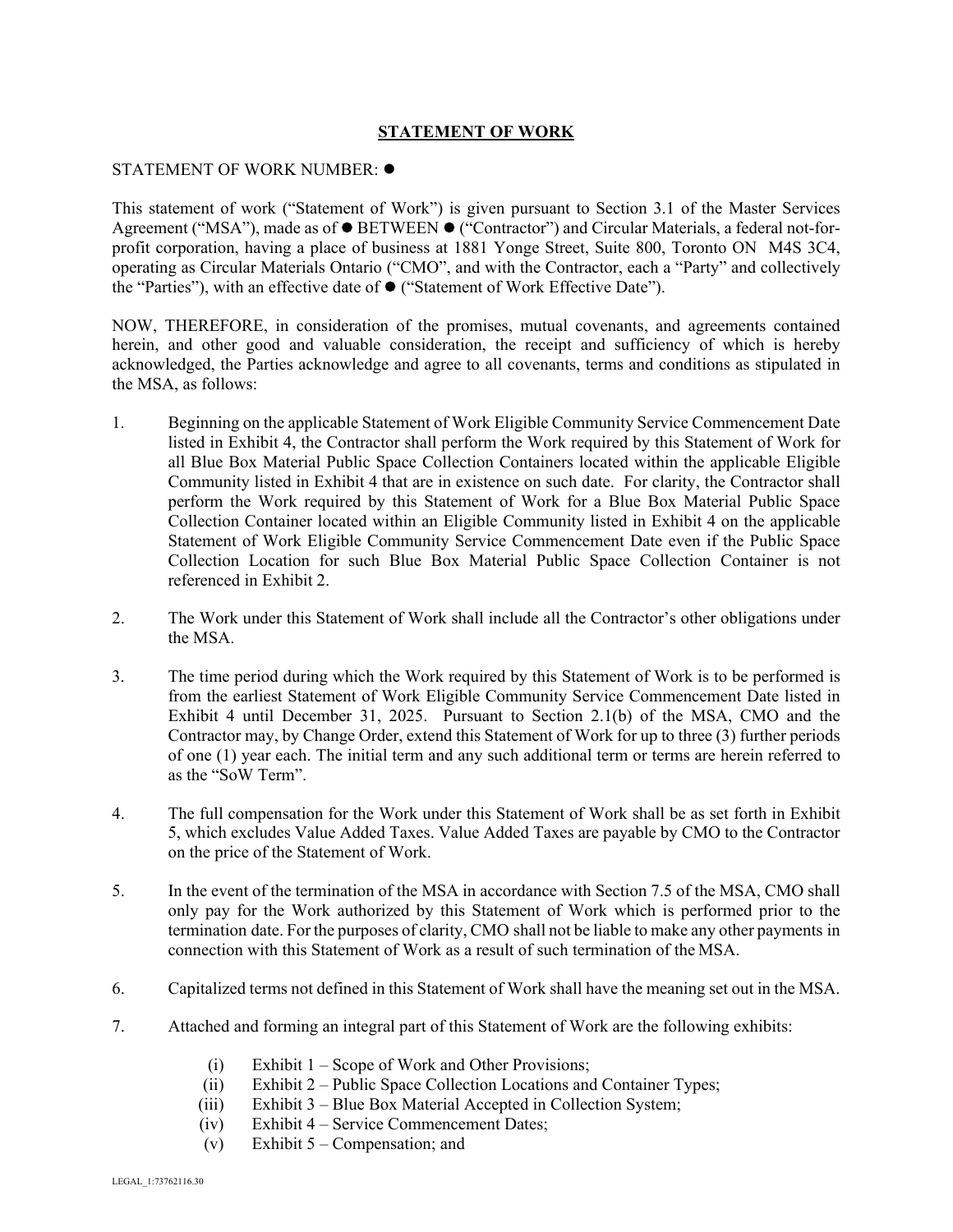(vi) Exhibit 6 – Automated Vehicle Location System Minimum Specifications for Collection Vehicles Currently Equipped with GPS/AVL Hardware.

# **[Remainder of Page Intentionally Left Blank]**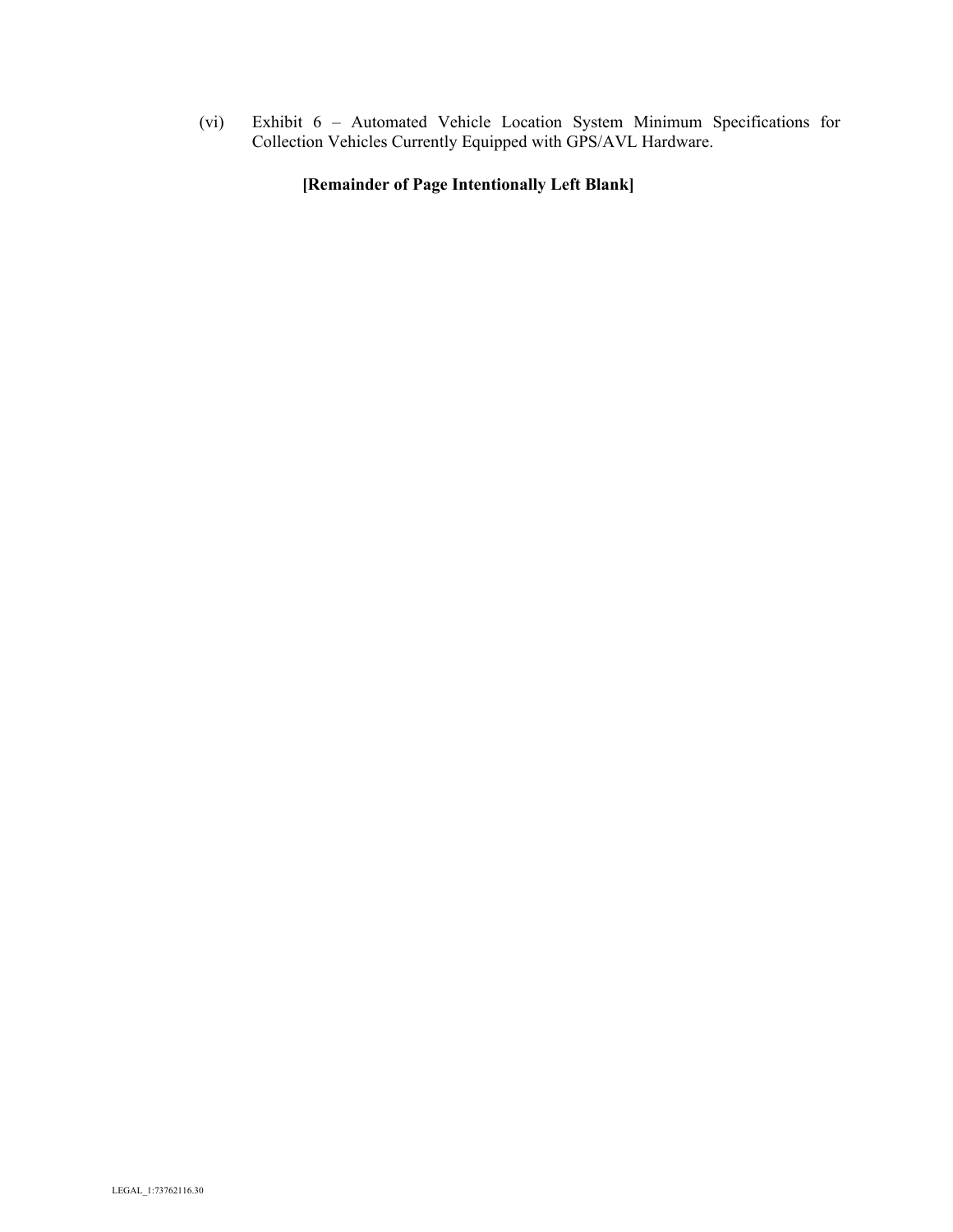**IN WITNESS WHEREOF**, the terms and conditions of this Statement of Work are acknowledged and agreed to by the Parties as of the date first listed above.

**[Contractor]**

By:

Name: Title:

By:

Name: Title:

We have authority to bind the Contractor.

# **[CMO]**

By:

Name: Title:

By:

Name: Title:

We have authority to bind CMO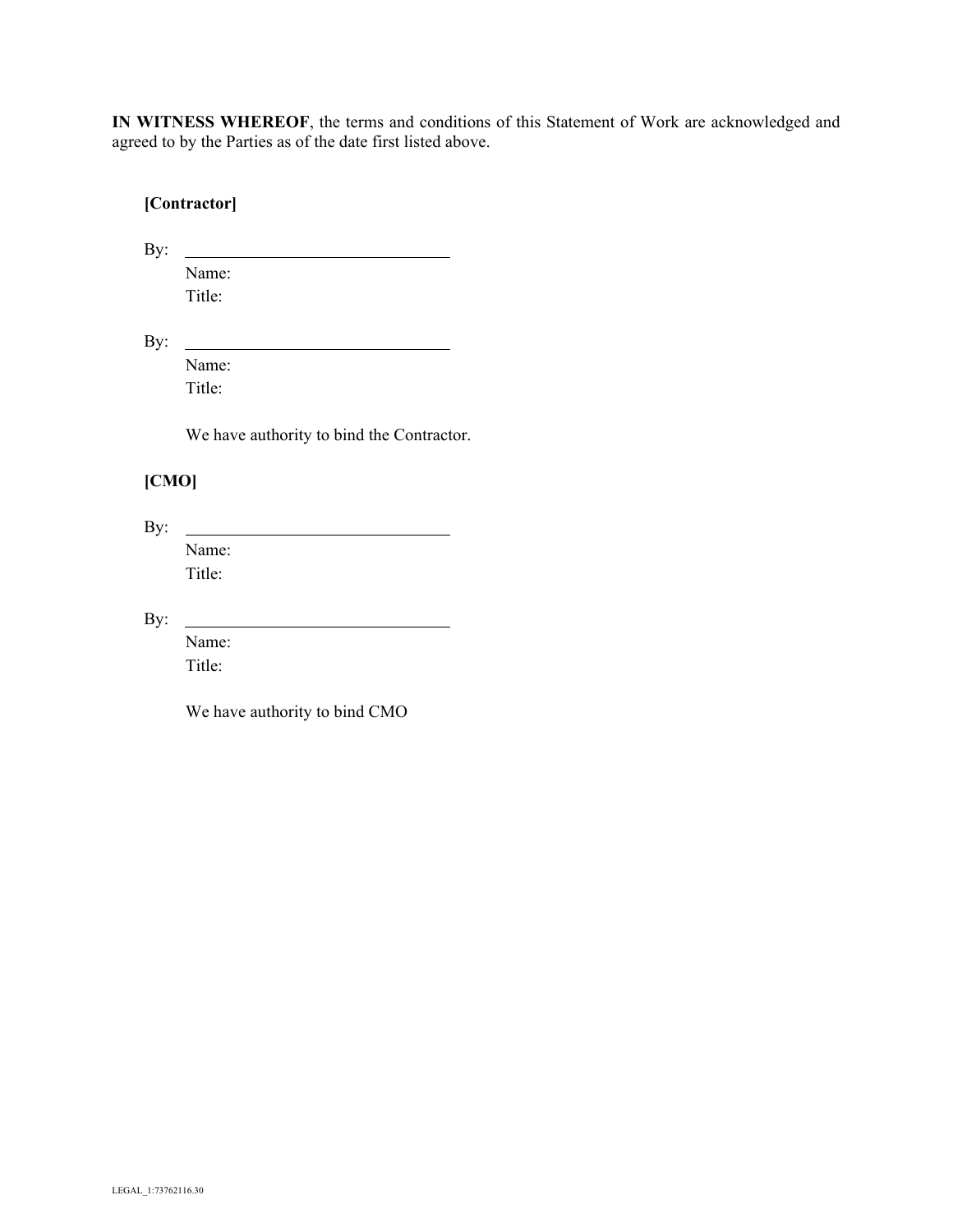# **EXHIBIT 1: SCOPE OF WORK AND OTHER PROVISIONS**

## **ARTICLE 1 DEFINITIONS**

#### <span id="page-5-2"></span><span id="page-5-1"></span><span id="page-5-0"></span>**1.1 Definitions**

"BLUE BOX MATERIAL PUBLIC SPACE COLLECTION CONTAINER" means a container located in a Public Space for the collection of Blue Box Material.

"COLLECTION" means the collection of Blue Box Material from a Blue Box Material Public Space Collection Container and delivery of the collected Blue Box Material to a RF.

"COLLECTION SERVICES" means the portion of the Work required by this Statement of Work.

"NEW PUBLIC SPACE COLLECTION LOCATION" means a new public space collection location as agreed to by the Parties for the purposes of the MSA.

"NON-BLUE BOX MATERIAL" means material that is not Blue Box Material.

"NON-BLUE BOX MATERIAL PUBLIC SPACE COLLECTION CONTAINER" means a container located in a Public Space for the collection of Non-Blue Box Material.

"PUBLIC SPACE" has the meaning set out in the Regulation.

"PUBLIC SPACE COLLECTION CONTAINER" means a Blue Box Material Public Space Collection Container or a Non-Blue Box Material Public Space Collection Container.

"PUBLIC SPACE COLLECTION LOCATION" means (i) a public space collection location referred to in Exhibit 2 or (ii) a New Public Space Location.

"RECEIVING FACILITY" or "RF" means any facility designated by CMO as the point where the Contractor is to unload Blue Box Material, including any alternate facilities identified by CMO for use when an RF is unable to accept Blue Box Material.

"SINGLE STREAM" means Stream 1 and Stream 2 materials combined.

"SOW TERM" has the meaning set out in Section 3 of this Statement of Work.

"STATEMENT OF WORK EFFECTIVE DATE" has the meaning set out in the recitals to this Statement of Work.

"STREAM 1" has the meaning set out in Section 3.2(f)(i) of Exhibit 1 to this Statement of Work.

"STREAM 2" has the meaning set out in Section  $3.2(f)(ii)$  of Exhibit 1 to this Statement of Work.

"TRANSITION DATE" means the transition date for an Eligible Community set forth in the document of the (Ontario) Ministry of Environment, Conservation and Parks entitled "Blue Box Transition Schedule" and dated June 1, 2021.

LEGAL\_1:73762116.30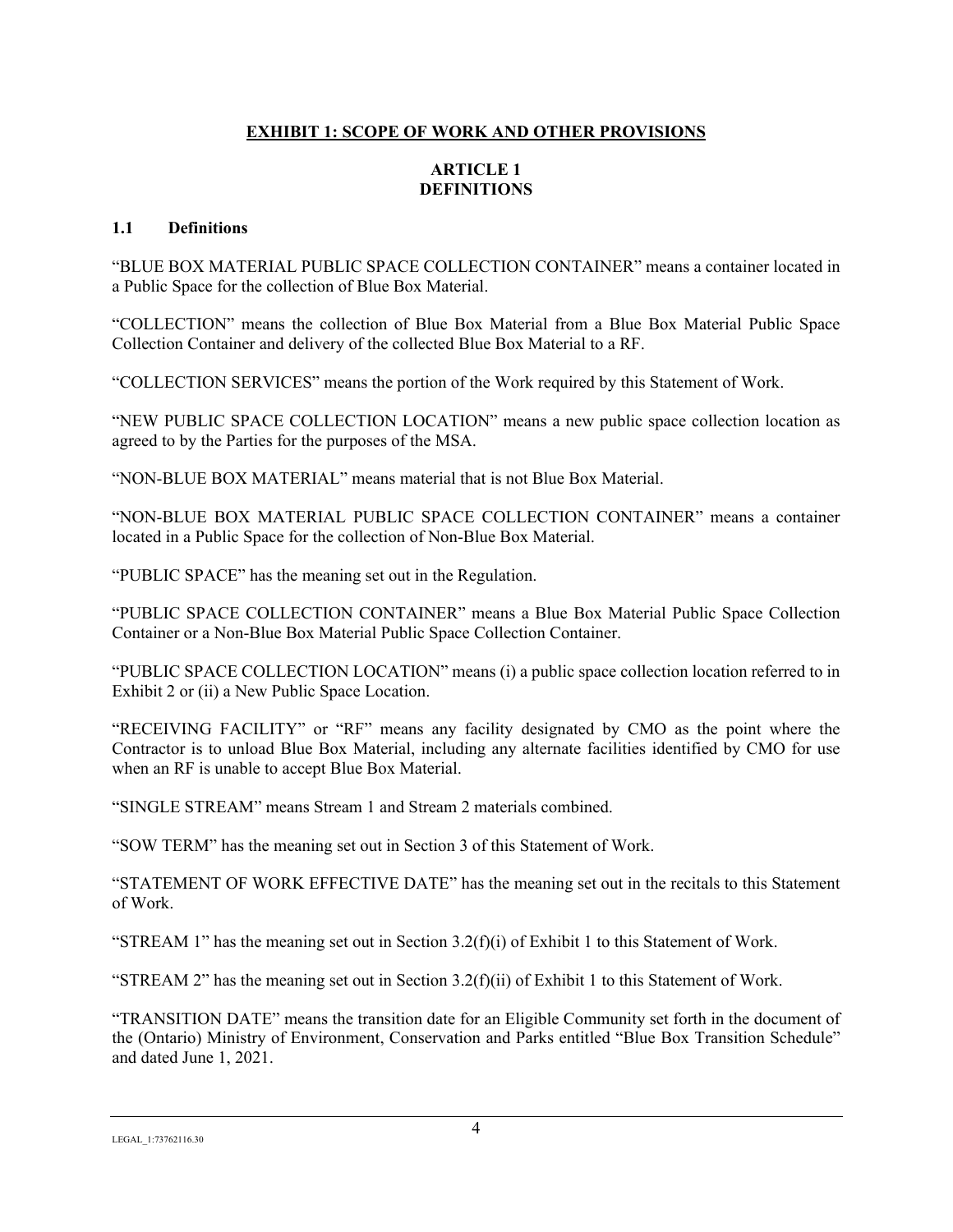"VALUATION TYPE" or "VALTYPE" means the source of Blue Box Material including single-family residences, multi-family residences, long-term care homes, retirement homes, schools, depots and public space. The ValType shall be recorded on weighscale tickets at an RF.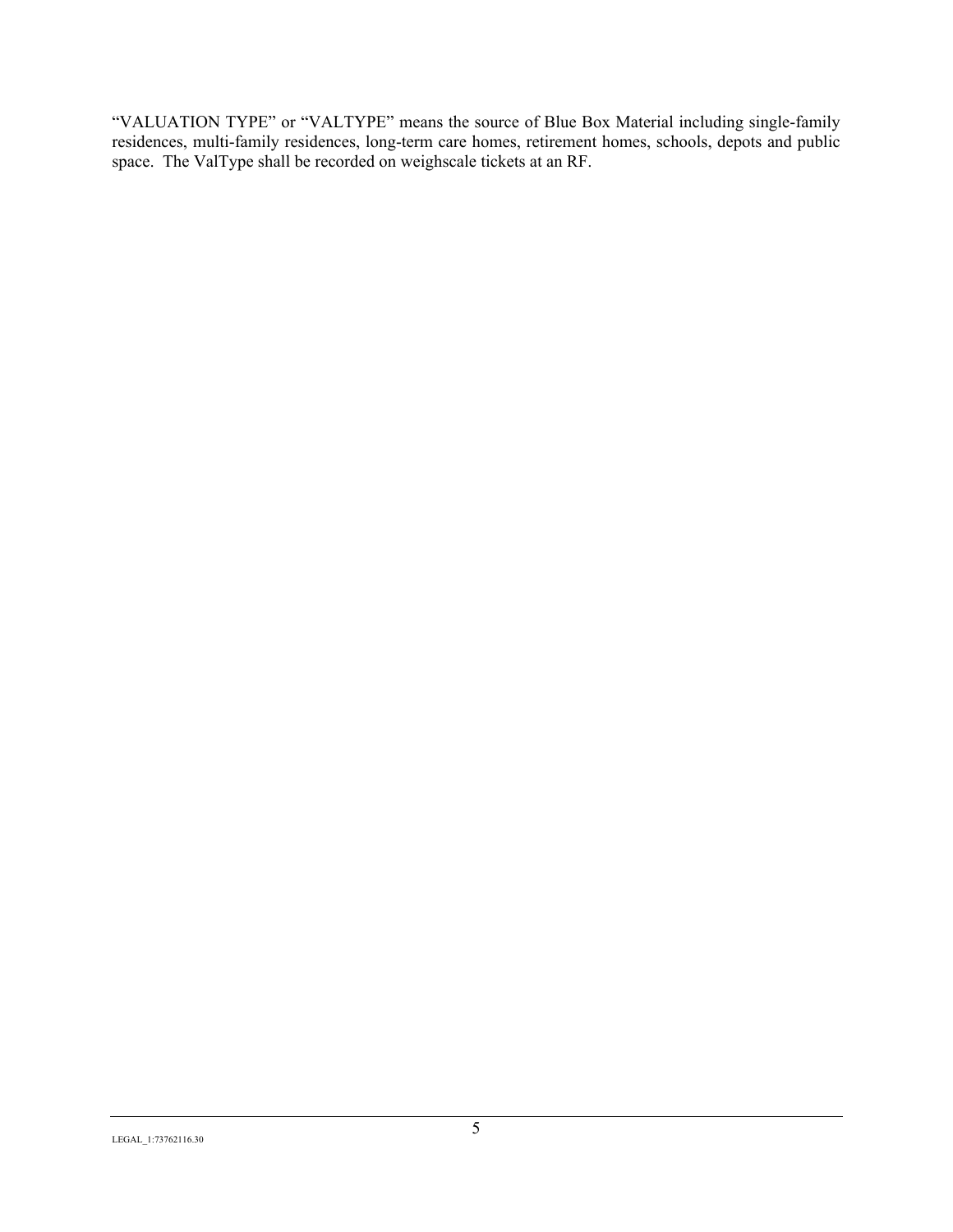#### **ARTICLE 2 SCOPE OF COLLECTION SERVICES**

### <span id="page-7-1"></span><span id="page-7-0"></span>**2.1 Scope of Collection Services**

- (a) The Contractor shall provide Collection Services, including picking up, Collection Vehicle compacting to a maximum compaction rate agreed by the Parties, hauling of material to a RF and unloading by material stream for Blue Box Material from all Blue Box Material Public Space Collection Containers, in a manner that meets or exceeds the standard, level, scope and quality of collection services the Blue Box Material Public Space Collection Container (or, for a Blue Box Material Public Space Collection Container in a New Public Space Collection Location, a similar Blue Box Material Public Space Collection Container) received immediately prior to the Transition Date and complies with the terms of the MSA.
- (b) Without limiting the generality of the foregoing, the Collection Services shall meet the applicable requirements of the Regulation, including Sections 29 and 30.
- (c) The Contractor shall retain responsibility for, and control of, Blue Box Material from a Public Space, including a Blue Box Material Public Space Collection Container, through to delivery to an RF.
- (d) CMO shall not be obligated to join or instigate litigation to protect the right of the Contractor. The Contractor may independently enforce its rights under this Statement of Work against third party violators, including but not limited to seeking injunctive relief.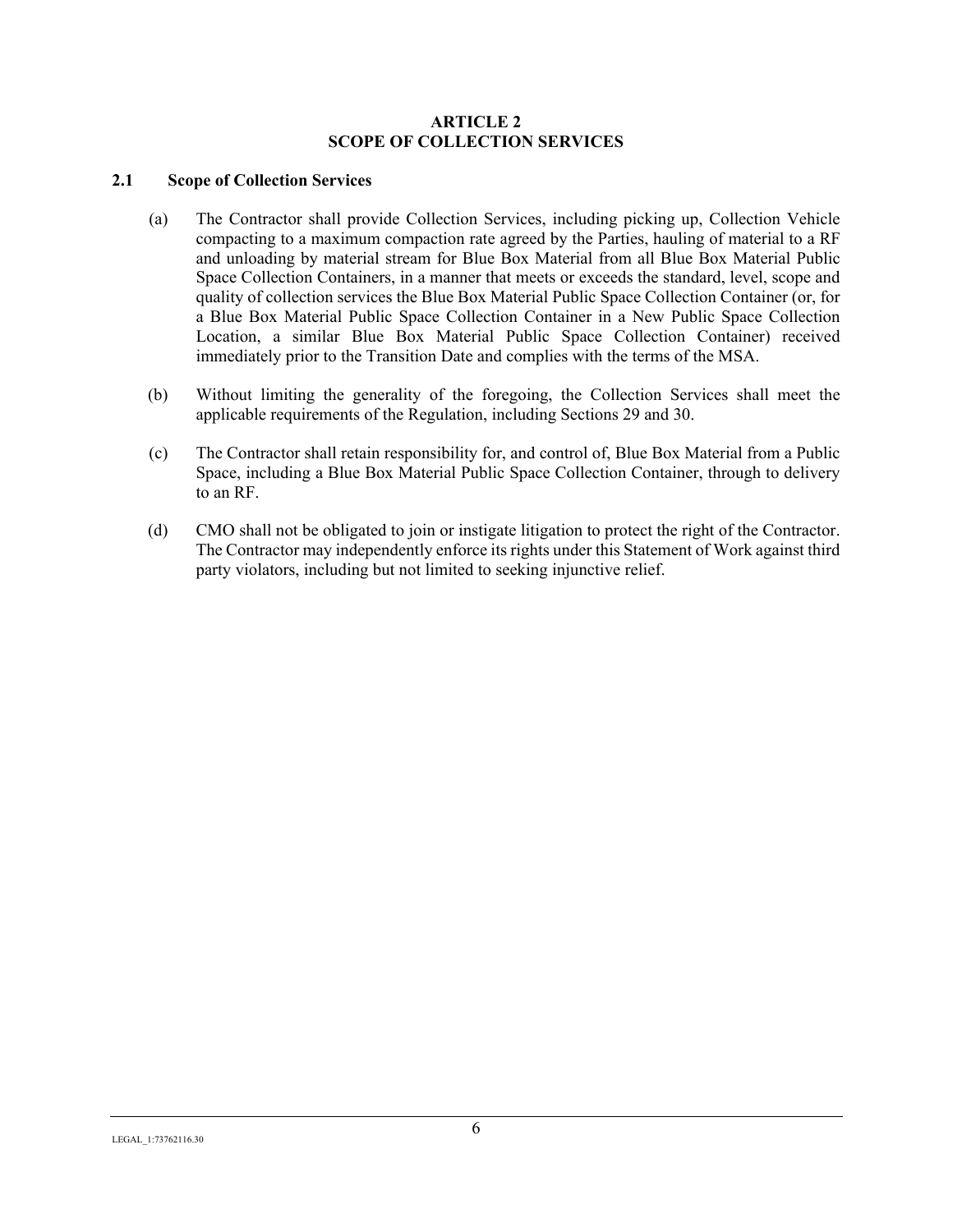#### **ARTICLE 3 SERVICE PROVISION**

### <span id="page-8-1"></span><span id="page-8-0"></span>**3.1 Addition or Removal of Public Space Collection Locations**

CMO and the Contractor may add New Public Space Collection Locations or remove existing Public Space Collection Locations, and make related revisions to Exhibit 2, by Change Order, pursuant to Section 8.8 of the MSA.

#### <span id="page-8-2"></span>**3.2 Blue Box Material to be Collected**

- (a) The Contractor will collect Blue Box Material from Blue Box Material Public Space Collection Containers in the Eligible Communities, including those in the Public Space Collection Locations in the Eligible Communities listed in Exhibit 2.
- (b) The Contractor will not scavenge or permit its employees or Subcontractors to scavenge, any Blue Box Material during Contractor's performance of the Work.
- (c) The Contractor will use best efforts to reduce the quantity of Non-Blue Box Material in collected Blue Box Material to no more than twenty percent (20%) by weight.
- (d) If the average amount of Non-Blue Box Material collected from Blue Box Material Public Space Collection Containers in an Eligible Community in any rolling six (6) month period exceeds twenty percent (20%) the Contractor will, within ninety (90) calendar days, prepare and submit to CMO a plan that includes identification of sources of Non-Blue Box Material and strategies and supporting measures to mitigate the amounts of Non-Blue Box Material. The Contractor will implement the plan and provide quarterly reporting to CMO detailing the progress and outcomes of the plan. If improvement does not occur within ninety (90) calendar days after the start of plan execution, the Contractor will work with CMO to establish additional changes and to adopt best practices recommended by CMO.
- (e) The Contractor may not collect, and collected Blue Box Material may not contain, any packaging containing hazardous or special waste.
- (f) Blue Box Material is to be collected from Blue Box Material Public Space Collection Containers, including those in the Public Space Collection Locations in the Eligible Communities listed in Exhibit 2, in two streams as follows (as such terms are generally described in Exhibit 3): **[NTD: revise if Contractor is collecting a single stream.]**
	- (i) Stream 1 Paper Products and the following types of Paper Packaging:
		- paper laminates
		- kraft paper carry-out bags
		- kraft paper non-laminated
		- corrugated cardboard
		- boxboard and other paper packaging
	- (ii) Stream 2 Plastic Packaging, Metal Packaging, Glass Packaging and the following types of Paper Packaging:
		- gable top containers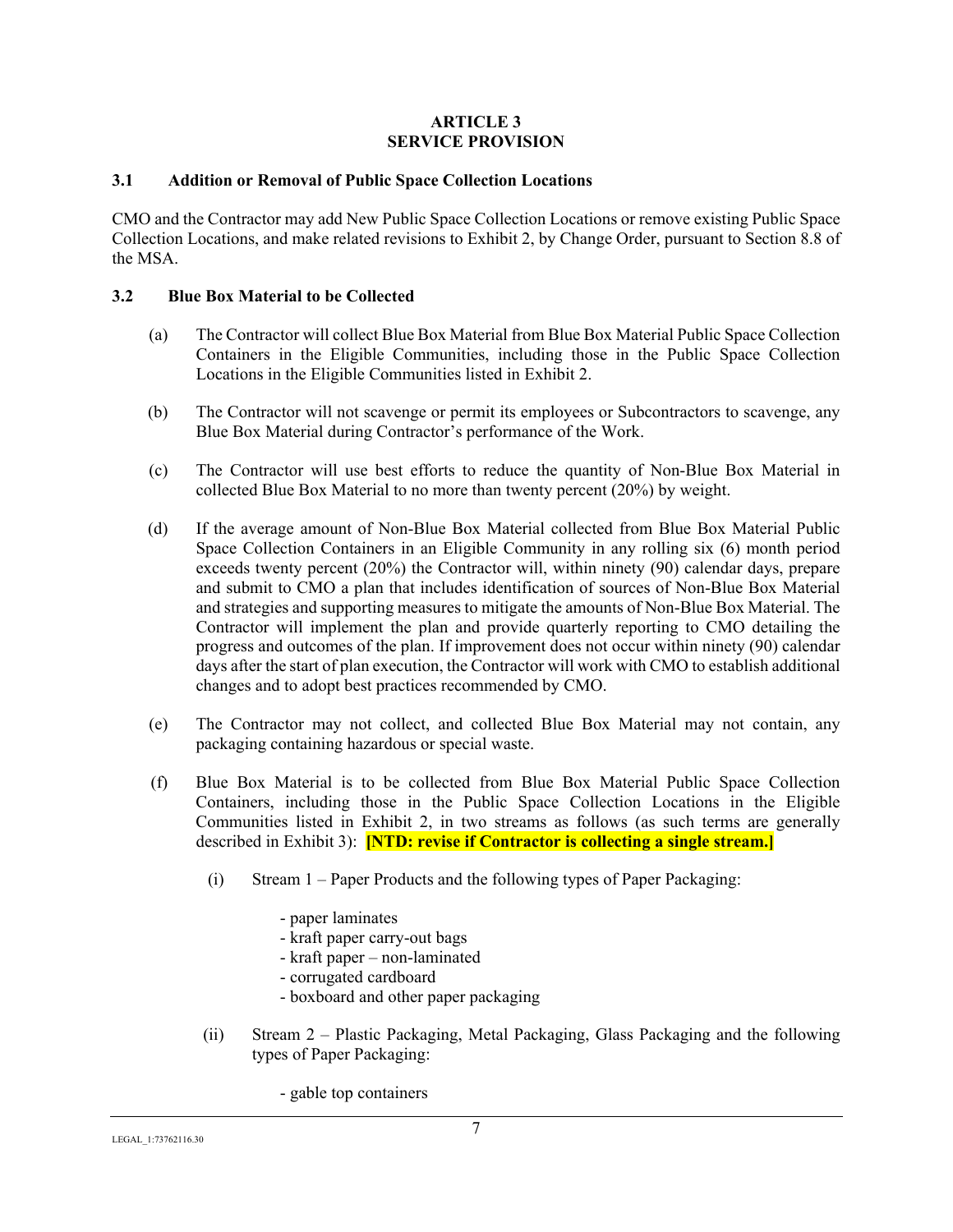- aseptic containers

### <span id="page-9-0"></span>**3.3 Public Space Collection Containers**

CMO, at any time, may direct the Contractor to affix signage provided by the Administer to a Public Space Collection Container or post signage at a Public Space Collection Location. The Contractor shall affix or post such signage, as directed, within thirty (30) calendar days.

### <span id="page-9-1"></span>**3.4 Unloading Blue Box Material**

- (a) The locations of the RFs for each Eligible Community will be provided by CMO no later than ninety (90) calendar days prior to the Statement of Work Eligible Community Service Commencement Date for the Eligible Community.
- (b) Contractor will deliver all collected Blue Box Material to the RF identified by CMO. The Contractor will not release Blue Box Material to anyone other than the RF or dispose of any collected Blue Box Material without prior written authorization from CMO.
- (c) Delivery to an RF shall adhere to the following steps:
	- (i) The inbound Collection Vehicle shall pass over the weighscale without exception. The operator of the Collection Vehicle must provide information such that a weighscale ticket with all required data can be generated;
	- (ii) The Collection Vehicle shall go to the designated tipping floor area of the RF. Each of the fibres and containers must be deposited into the appropriate tipping floor area. A Collection Vehicle operator must take instruction from the tipping floor supervisor and only empty when permitted;
	- (iii) Selected Collection Vehicles will be directed to return to the weighscale after emptying the first compartment to get a split weight (estimated 10% of Collection Vehicles by Eligible Community will be directed to split weigh). After split weighing, a Collection Vehicle will return to the tipping floor area for the second compartment and empty the contents of the Collection Vehicle. The Collection Vehicle will then return to the weighscale to obtain a tare weight;
	- (iv) The Collection Vehicle must empty the fibre and container compartments on every trip to the RF. The Collection Vehicle operator must ensure each compartment is completely emptied before moving to the next tipping floor area and before leaving the property. The Collection Vehicle operator shall not clean out the Collection Vehicle in a manner that causes or may cause fibre materials to be commingled with containers or vice versa;
	- (v) If the Collection Vehicle experiences a bulkhead failure, the Collection Vehicle operator shall work with the tipping floor supervisor to separate the two streams; **[NTD: revise if Contractor is collecting a single stream.]**
	- (vi) Every Collection Vehicle must have a tare weight taken once every two months without exception. To alleviate the potential for backup and delays on the weighscale, tare weight timing will be staggered; and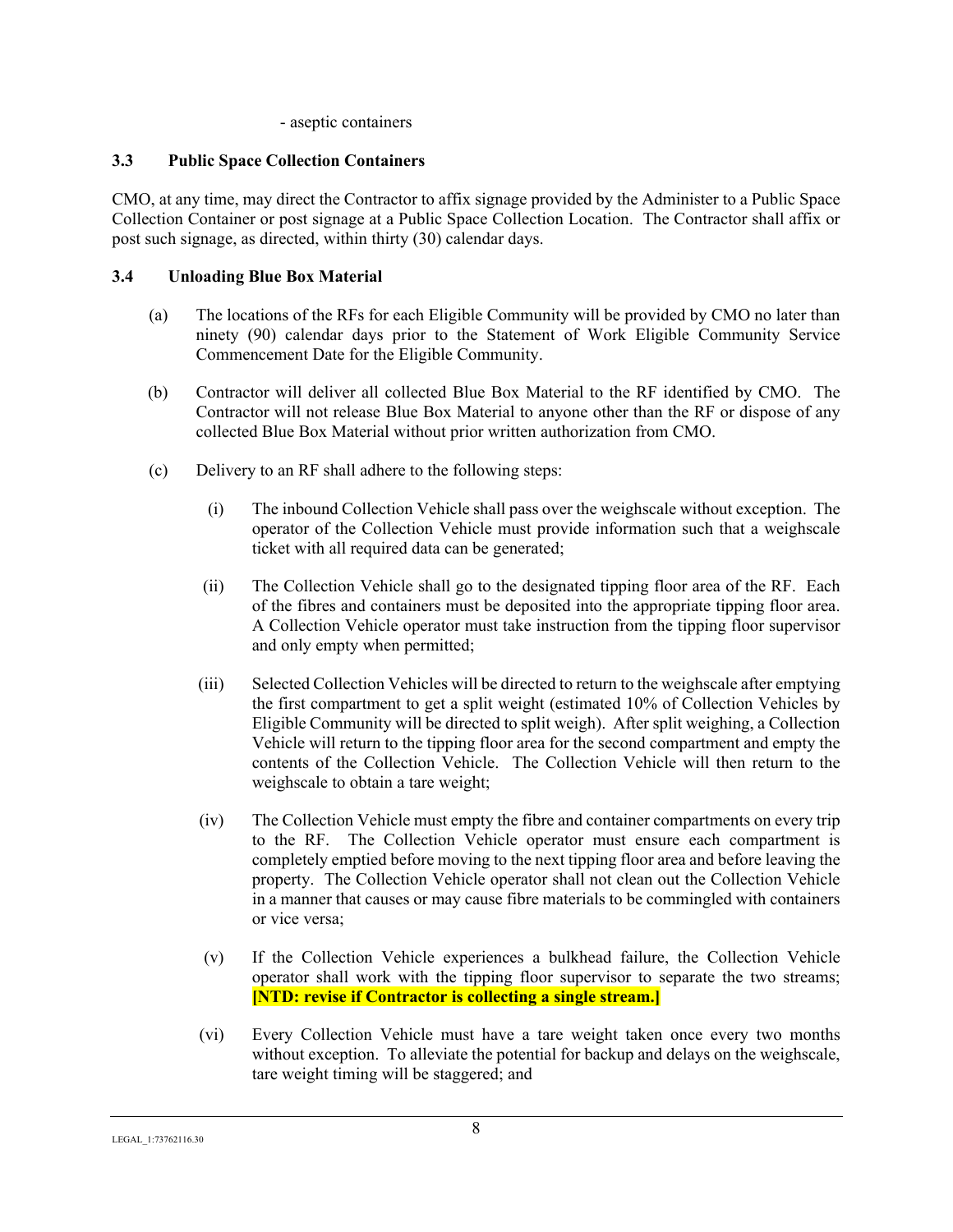- (vii) In the event an RF is unable to accept Blue Box Material from a Collection Vehicle, the Contractor shall immediately notify CMO and the Collection Vehicle shall proceed to another RF as directed by CMO.
- (d) The Collection Vehicle operators shall comply with all operational protocol and procedures of an RF during unloading of Blue Box Material.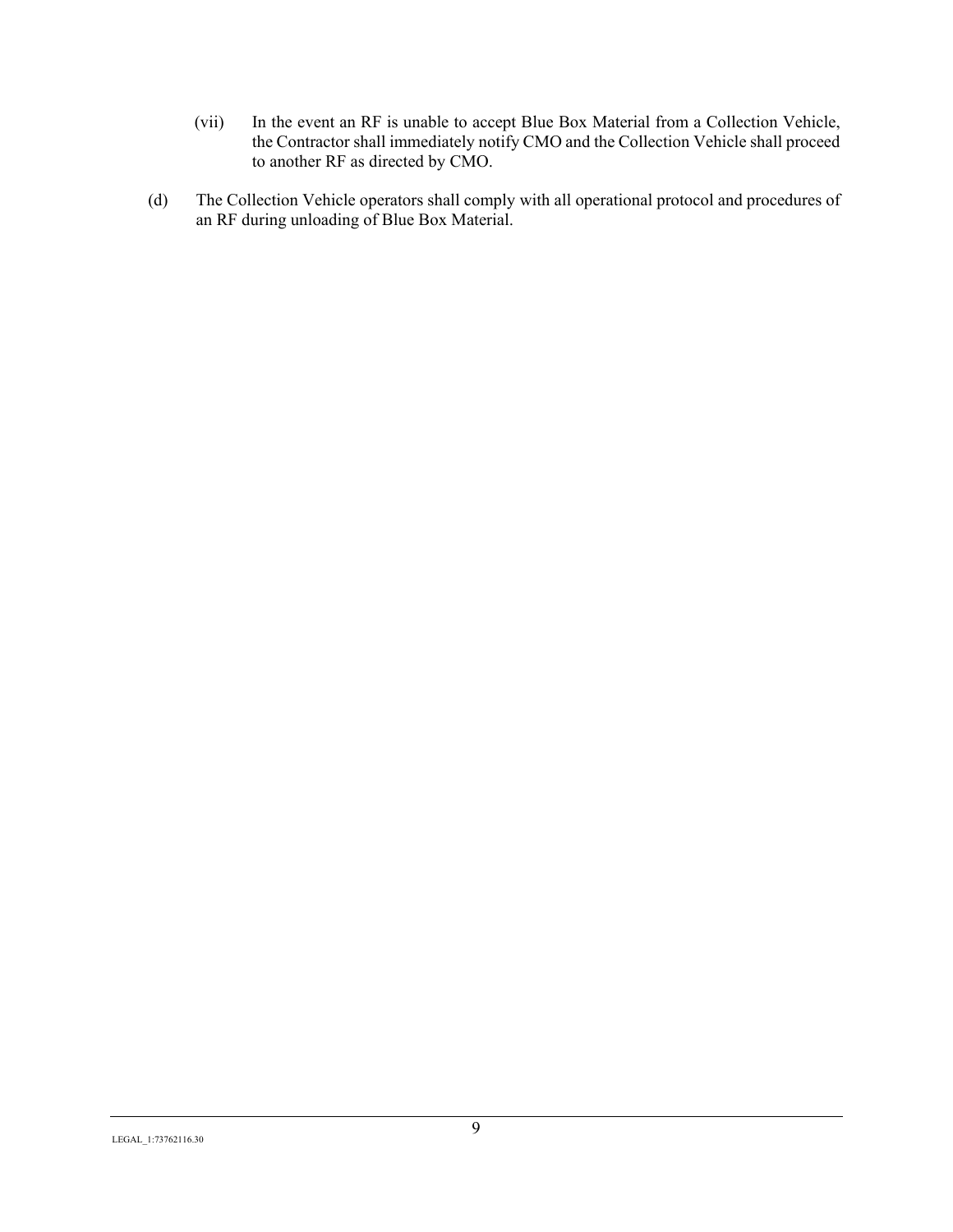#### **ARTICLE 4 RECORD KEEPING AND REPORTING REQUIREMENTS**

### <span id="page-11-1"></span><span id="page-11-0"></span>**4.1 Record Keeping and Reporting Requirements**

- (a) The Collection Vehicle operator will provide the necessary information to the RF representative such that the following data may be collected for each inbound vehicle:
	- (i) Date and time;
	- (ii) Originating Eligible Community ID number;
	- (iii) Valtype as applicable to the load;
	- (iv) Blue Box Material onboard (e.g. Stream 1, Stream 2, or a Single Stream material type);
	- (v) Contractor ID number;
	- (vi) Collection Vehicle number;
	- (vii) Scale ticket number;
	- (viii) Gross weight (tonnes);
	- (ix) Tare weight (tonnes, including by split load if applicable); and
	- (x) Net weight (tonnes; tonnes by compartment Stream 1, Stream 2, where splitweighing occurs).
- (b) The Contractor shall ensure that detailed records are kept for the Blue Box Material that is collected and delivered to a RF including a record of the number of Collection Vehicles emptied per day, the weight in metric tonnes of each load, and where the load was delivered such that a cross-correlation between RF records and Contractor records can be made.
- (c) Within sixty (60) calendar days of the end of a calendar year, the Contractor shall annually provide a report to CMO, in a form approved by CMO, outlining kilometres driven and fuel consumed by Collection Vehicles in the delivery of the Work under this Statement of Work. The report will be organized to display information by Collection Vehicle category and where Collection Vehicles are used for a specific Valtype the information for Collection Vehicles will be listed separately.
- (d) The Contractor shall, in addition to the records specified above, maintain, and provide to CMO, in a format acceptable to CMO, a monthly, summary report of Blue Box Material collected (by Eligible Community and by route within each Eligible Community) under this Statement of Work. This shall include Monthly Blue Box Material Collected Report: Collection summary by Valtype, weight of each Collection Vehicle, material stream (weigh scale receipts must be maintained and made available in a format and manner as requested by CMO).
- (e) For all Collection Vehicles that have automated vehicle location equipment, the Contractor shall ensure such equipment complies with the requirements specified in Exhibit 6.

LEGAL\_1:73762116.30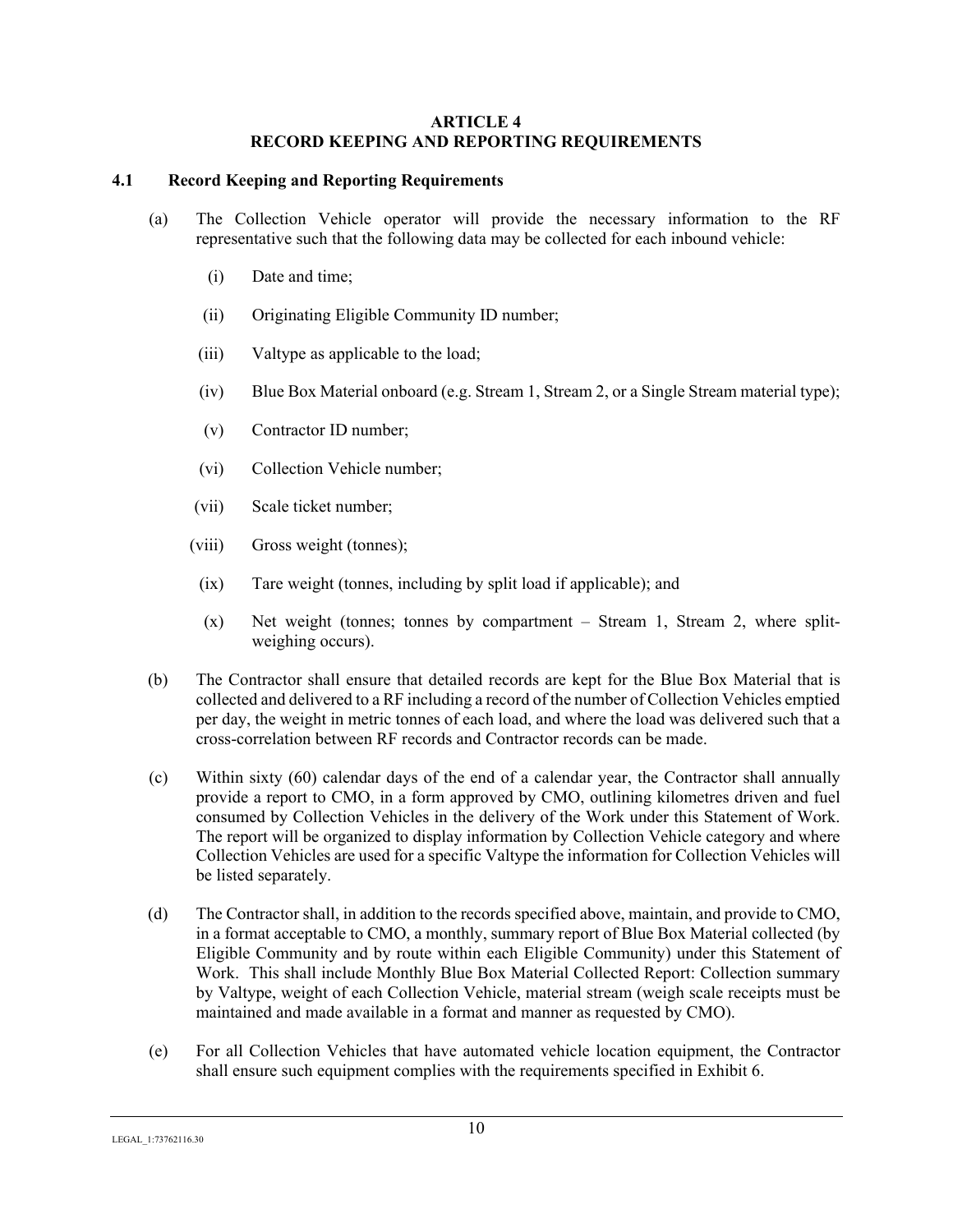#### (f) The Contractor shall:

- (i) electronically transfer all Collection Data to CMO; and
- (ii) make all Collection Data available for transfer to, and access by, CMO,

via an Application Programming Interface or web-based portal, in a format, and in accordance with other requirements, established by CMO.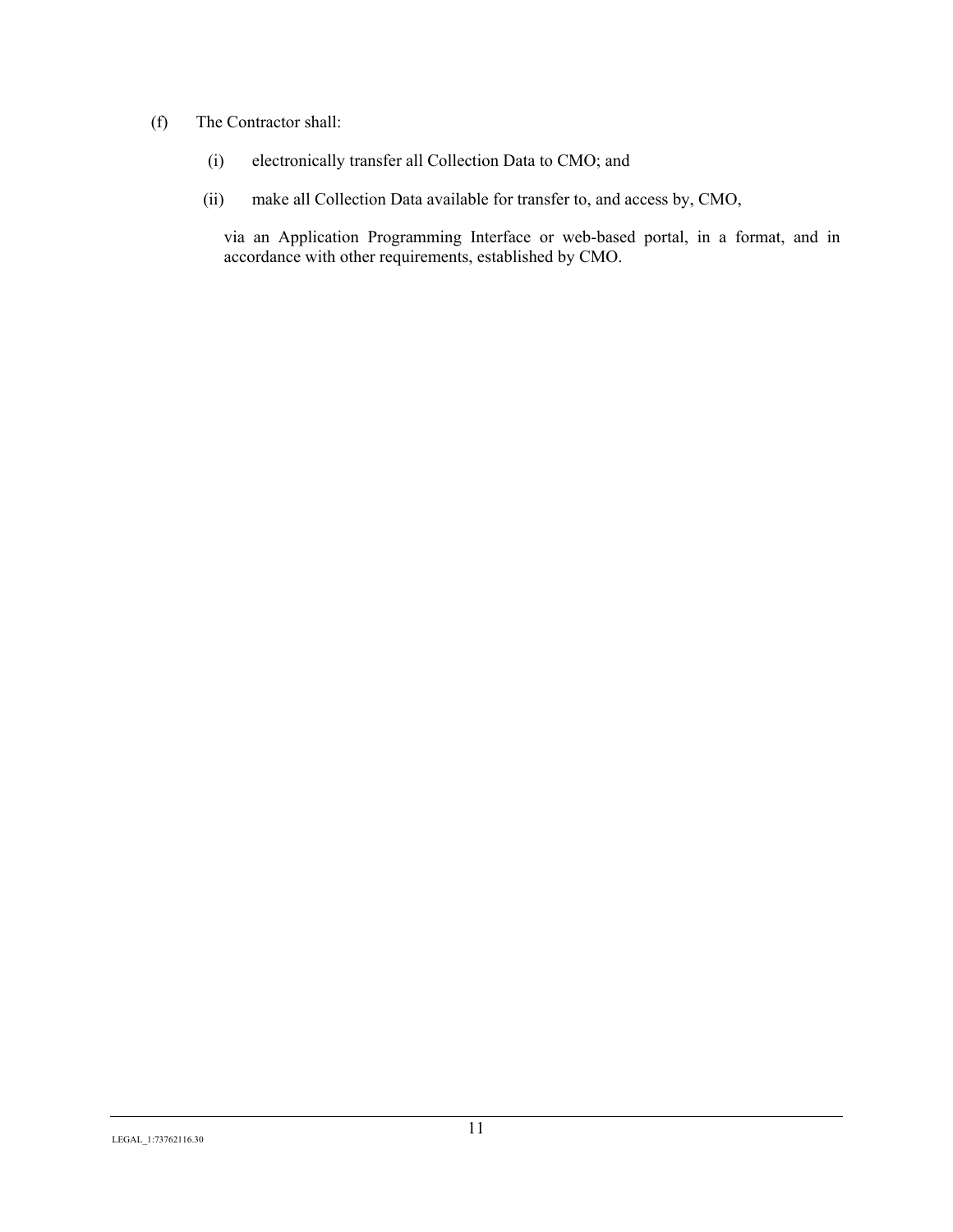#### **ARTICLE 5 DOCUMENTATION AND PAYMENT**

### <span id="page-13-1"></span><span id="page-13-0"></span>**5.1 Documentation and Payment**

- (a) Starting in the first calendar month after the Statement of Work Eligible Community Service Commencement Date for an Eligible Community, the Contractor shall submit to CMO a monthly work report for the Work performed in the prior calendar month for such Eligible Community. The monthly work report must be submitted within the first fourteen (14) calendar days after the start of the calendar month.
- (b) Each monthly work report submitted by the Contractor shall be in a form acceptable to CMO and shall include the following in respect of the period covered by the applicable monthly work report:
	- (i) total number of Public Space Collection Locations serviced; and
	- (ii) Blue Box Material collection summary report that complies with the requirements of Section 4.1(d) of this Exhibit 1.
- (c) If requested by CMO, the Contractor shall provide Collection Vehicle weighscale records.
- (d) For clarity, the Contractor may only be paid for Work under this Statement of Work every calendar month provided the Contractor has submitted monthly work reports in accordance with Section 5.1(a) of this Exhibit 1 for such calendar month.
- (e) For greater certainty, except as expressly set out in the MSA there shall be no increase to the prices set out in the Statement of Work for any changes to the Contractor's responsibilities.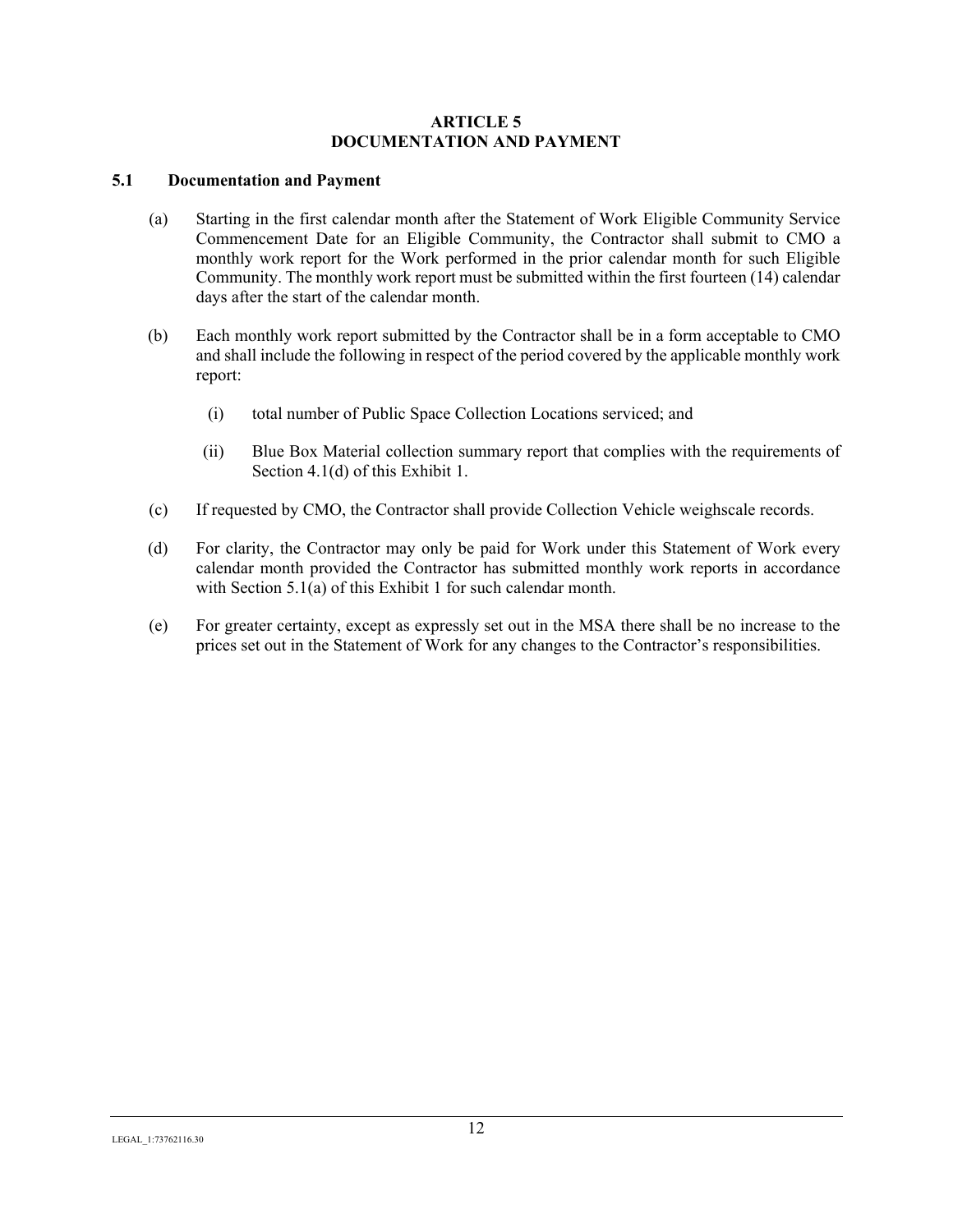# <span id="page-14-0"></span>**EXHIBIT 2: PUBLIC SPACE COLLECTION LOCATIONS AND CONTAINER TYPES**

| Eligible         | <b>Address or Site of Public Space</b><br><b>Collection Location</b> | <b>Blue Box Material Public</b><br><b>Space Collection Container</b> |                       | <b>Non-Blue Box Material</b><br><b>Public Space Collection</b><br>Container |                       |
|------------------|----------------------------------------------------------------------|----------------------------------------------------------------------|-----------------------|-----------------------------------------------------------------------------|-----------------------|
| <b>Community</b> |                                                                      | <b>Type</b>                                                          | Number at<br>Location | <b>Type</b>                                                                 | Number at<br>Location |
| A                |                                                                      |                                                                      |                       |                                                                             |                       |
| B                |                                                                      |                                                                      |                       |                                                                             |                       |
| $\mathcal{C}$    |                                                                      |                                                                      |                       |                                                                             |                       |
| Total            |                                                                      |                                                                      |                       |                                                                             |                       |

**\*NOTE: The Contractor is to complete this Exhibit with current information prior to execution of the Statement of Work. CMO holds no responsibility or liability for actual information that is different from the information presented in this Exhibit.**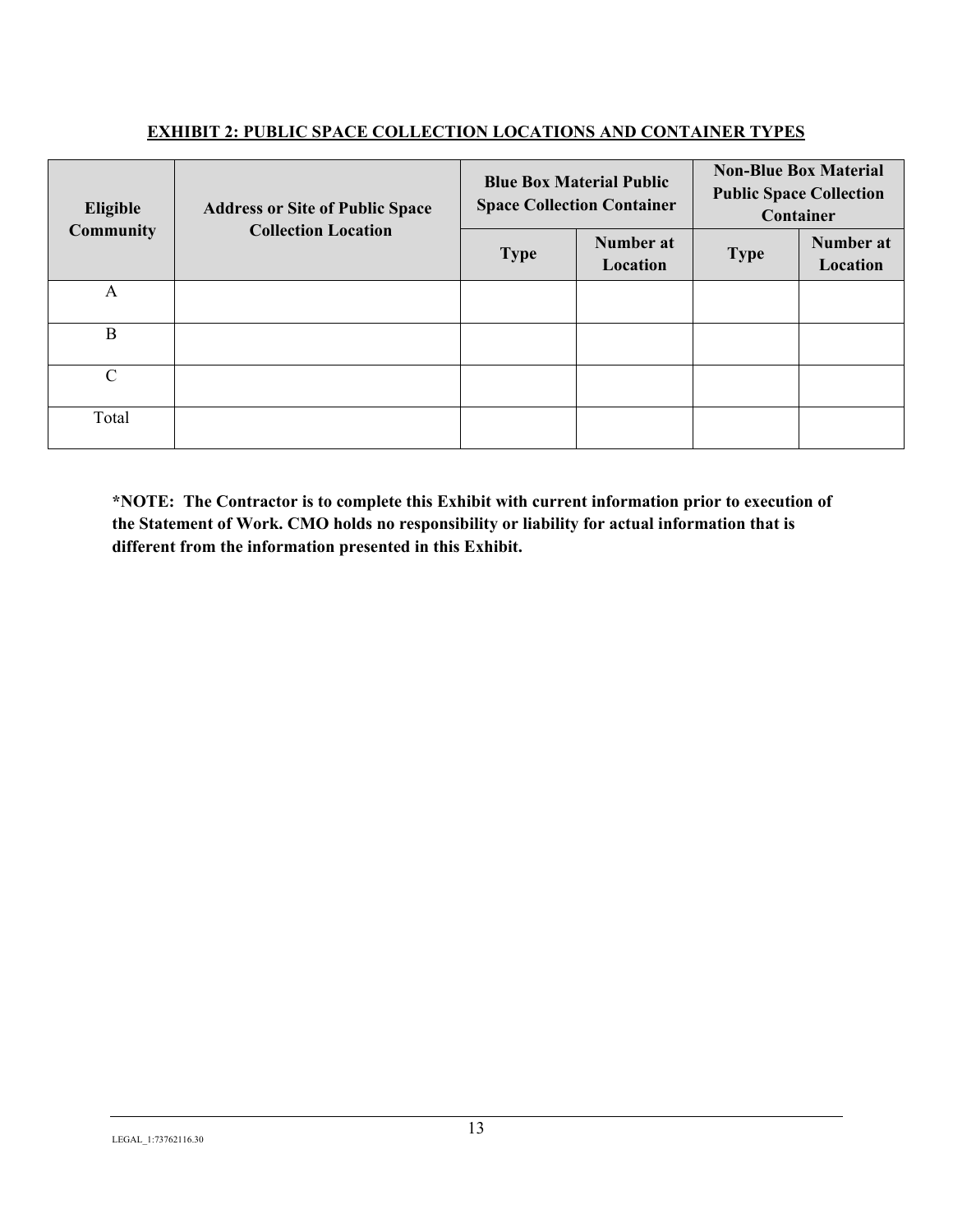# <span id="page-15-0"></span>**EXHIBIT 3: BLUE BOX MATERIAL ACCEPTED IN BLUE BOX MATERIAL PUBLIC SPACE COLLECTION CONTAINERS**

| No. | <b>Eligible Community</b> | Blue Box Material accepted in Blue Box Material Public<br><b>Space Collection Containers by the Eligible Community</b><br>for this Statement of Work |
|-----|---------------------------|------------------------------------------------------------------------------------------------------------------------------------------------------|
|     |                           |                                                                                                                                                      |
| 2.  |                           |                                                                                                                                                      |
|     |                           |                                                                                                                                                      |

**\*NOTE: The Contractor is to complete this Exhibit with current information prior to execution of the Statement of Work. CMO holds no responsibility or liability for actual information that is different from the information presented in this Exhibit.**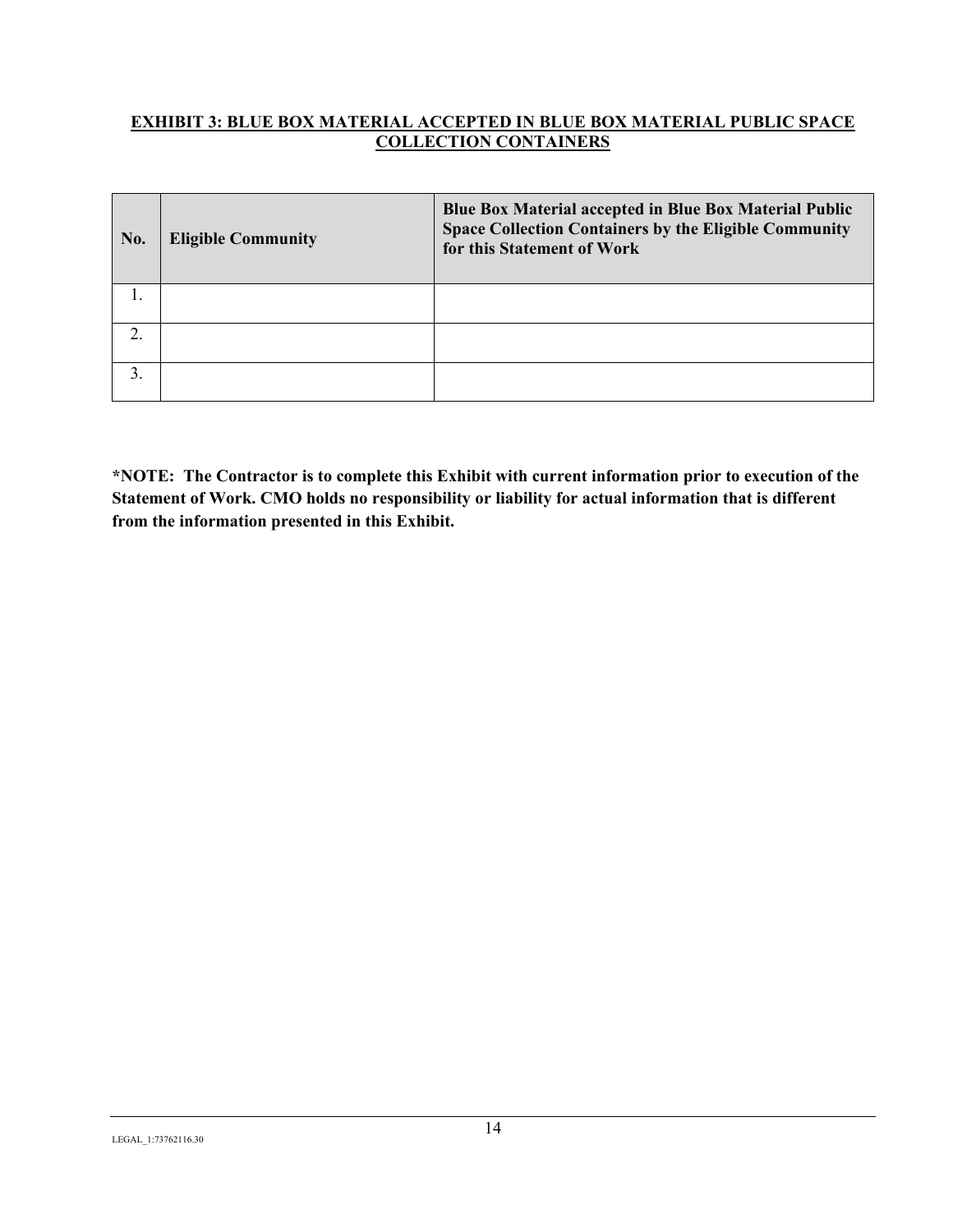# **EXHIBIT 4: SERVICE COMMENCEMENT DATES**

<span id="page-16-0"></span>The table included below lists the Statement of Work Eligible Community Service Commencement Date when services, forming the Work described by this Statement of Work, are to commence in each Eligible Community (e.g. Public Space Collection Services will begin on date A in Eligible Community B).

| No. | <b>Statement of Work</b><br><b>Eligible Community</b><br><b>Service Commencement Date</b> | <b>Eligible Community</b> |
|-----|-------------------------------------------------------------------------------------------|---------------------------|
|     |                                                                                           |                           |
|     |                                                                                           |                           |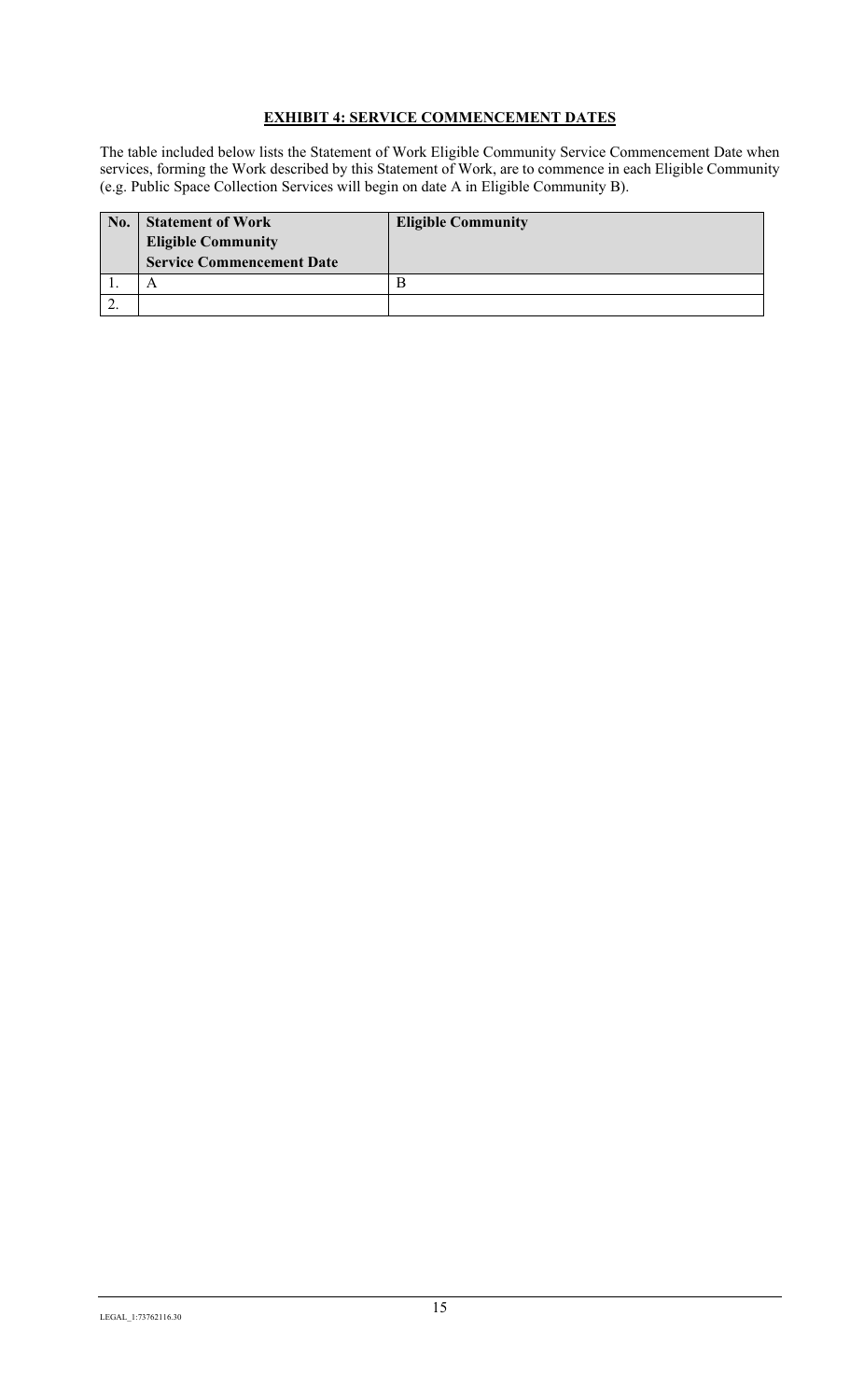# **EXHIBIT 5: COMPENSATION**

- <span id="page-17-0"></span>1.1 For each calendar month during the SoW Term, the Contract Price for the Work performed under this Statement of Work in accordance with the requirements of the MSA shall be calculated as:
	- (a) the Unit Price multiplied by the total number of Public Space Collection Locations in Exhibit 2 at the start of the applicable calendar month (provided that the Unit Price shall be prorated for Public Space Collection Locations that did not receive Collection Services for the entire calendar month). For clarity, the number of Public Space Collection Locations listed in Exhibit 2 shall be used in the calculation of the Contract Price even if the number of Public Space Collection Locations listed in Exhibit 2 is not the actual number of Public Space Collection Locations at the start of the applicable calendar month; plus
	- (b) for each New Public Space Collection Location added during the applicable calendar month, the Unit Price prorated based on the number of Business Days during the calendar month after the effective date of the Change Order that added the New Public Space Collection Location.

For the purposes of this Statement of Work, "Unit Price" means  $\bullet$  **[NTD: Set out applicable Unit Price.]**

- 1.2 Fuel Price Adjustment
	- (a) Diesel Fuel
		- (i) If the Contractor utilizes diesel fueled Collection Vehicles for the performance of Collection Services, for the first calendar month immediately following the first anniversary of the Statement of Work Effective Date and for each subsequent calendar month in which diesel fueled Collection Vehicles are used for the performance of Collection Services, the Unit Price shall be adjusted to account for changes in the cost of diesel fuel. The diesel fuel price adjustment shall be (1) twenty percent (20%) of the Unit Price for the prior calendar month multiplied by (2) the percent change in the Southern Ontario Diesel Price published in the table of Fuel Prices located at <https://data.ontario.ca/dataset/fuels-price-survey-information> ("Diesel Fuel Index") over the prior calendar month ("Percent Change for Diesel") multiplied by (3) the prorata amount of diesel fuel (measured in litres) used in the Eligible Communities for the calendar month for the Collection Vehicles. The diesel fuel price adjustment amount will be added to or subtracted from the Unit Price.
		- (ii) An example of the payment adjustment calculation is shown below:

Diesel Fuel Price Adjustment = Unit Price for the prior calendar month  $x$  0.20  $x$  (Percent Change for Diesel) x prorata amount of diesel fuel (measured in litres) used in the Eligible Communities for the calendar month for the Collection Vehicles

- (b) Natural Gas
	- (i) If the Contractor utilizes compressed natural gas fueled Collection Vehicles for the performance of Collection Services, for the first calendar month immediately following the first anniversary of the Statement of Work Effective Date and for each subsequent calendar month in which natural gas fueled Collection Vehicles are used for the performance of Collection Services, the Unit Price shall be adjusted to account for changes in the cost of natural gas. The natural gas price adjustment shall be (1) twenty percent (20%) of the Unit Price for the prior calendar month multiplied by (2) the percent change in the Ontario Compressed Natural Gas Price published in the table of Fuel Prices located at <https://data.ontario.ca/dataset/fuels-price-survey-information> ("Natural Gas Index") over the prior calendar month ("Percent Change for Natural Gas") multiplied by (3) the prorata amount of natural gas (measured in litres) used in the Eligible Communities for the calendar month for the Collection Vehicles. The natural gas price adjustment amount will be added to or subtracted from the Unit Price.
	- (ii) An example of the payment adjustment calculation is shown below:

Natural Gas Price Adjustment = Unit Price for the prior calendar month x 0.20 x (Percent Change for Natural Gas) x prorata amount of natural gas (measured in litres) used in the Eligible Communities for the calendar month for the Collection Vehicles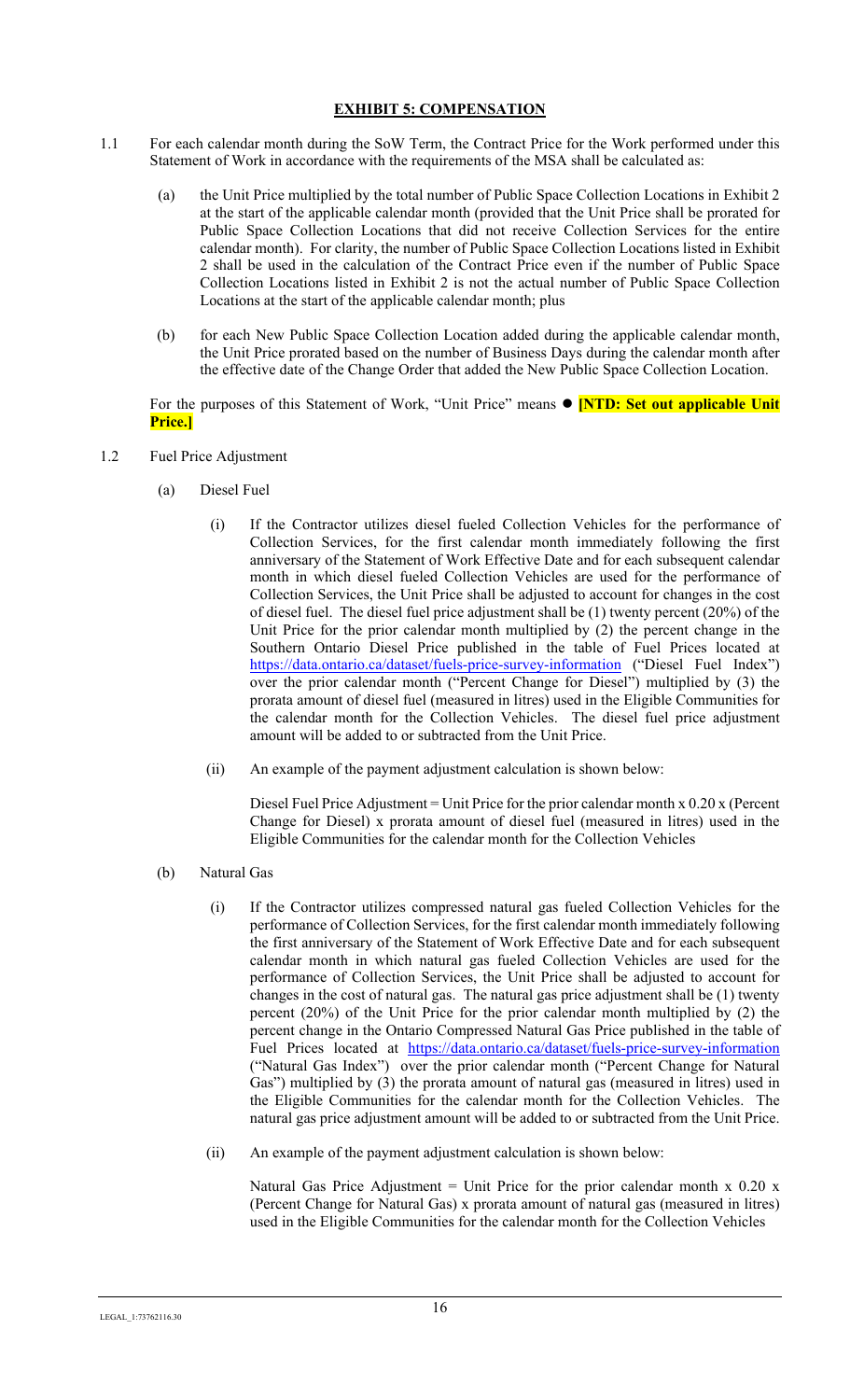# 1.3 Consumer Price Index Price Adjustment

- (a) For the first calendar month immediately following the first annual anniversary of the Statement of Work Effective Date and for each subsequent annual anniversary, the Unit Price shall be adjusted to account for changes in the Consumer Price Index and the adjustment shall be equal to eighty percent (80%) of the Unit Price for the prior calendar month ("Prior Calendar Month"), multiplied by the CPI Change. The Consumer Price Index price adjustment amount will be added to or subtracted from the Unit Price.
- (b) An example is shown below:

Consumer Price Index Price Adjustment = Unit Price for the Prior Calendar Month x  $0.80$  x (CPI Change)

(c) For the purposes of this Section 1.3, CPI Change means (1) the average of the values for each of the prior twelve (12) calendar months for the Consumer Price Index, monthly, not seasonally adjusted – Ontario (Table 18-10-0004-01)(Formerly CANSIM 326-0020) (https://www150.statcan.gc.ca/t1/tbl1/en/tv.action?pid=1810000401), up to and including the Prior Calendar Month divided by (2) the average of the values for each of the prior twelve (12) calendar months for the Consumer Price Index, monthly, not seasonally adjusted – Ontario (Table 18-10-0004-01), up to and including the calendar month one (1) year prior to the Prior Calendar Month. The Consumer Price Index table used to determine the CPI Change shall be subject to revision as agreed by the Parties in the case Statistics Canada materially changes such index or discontinues or replaces it.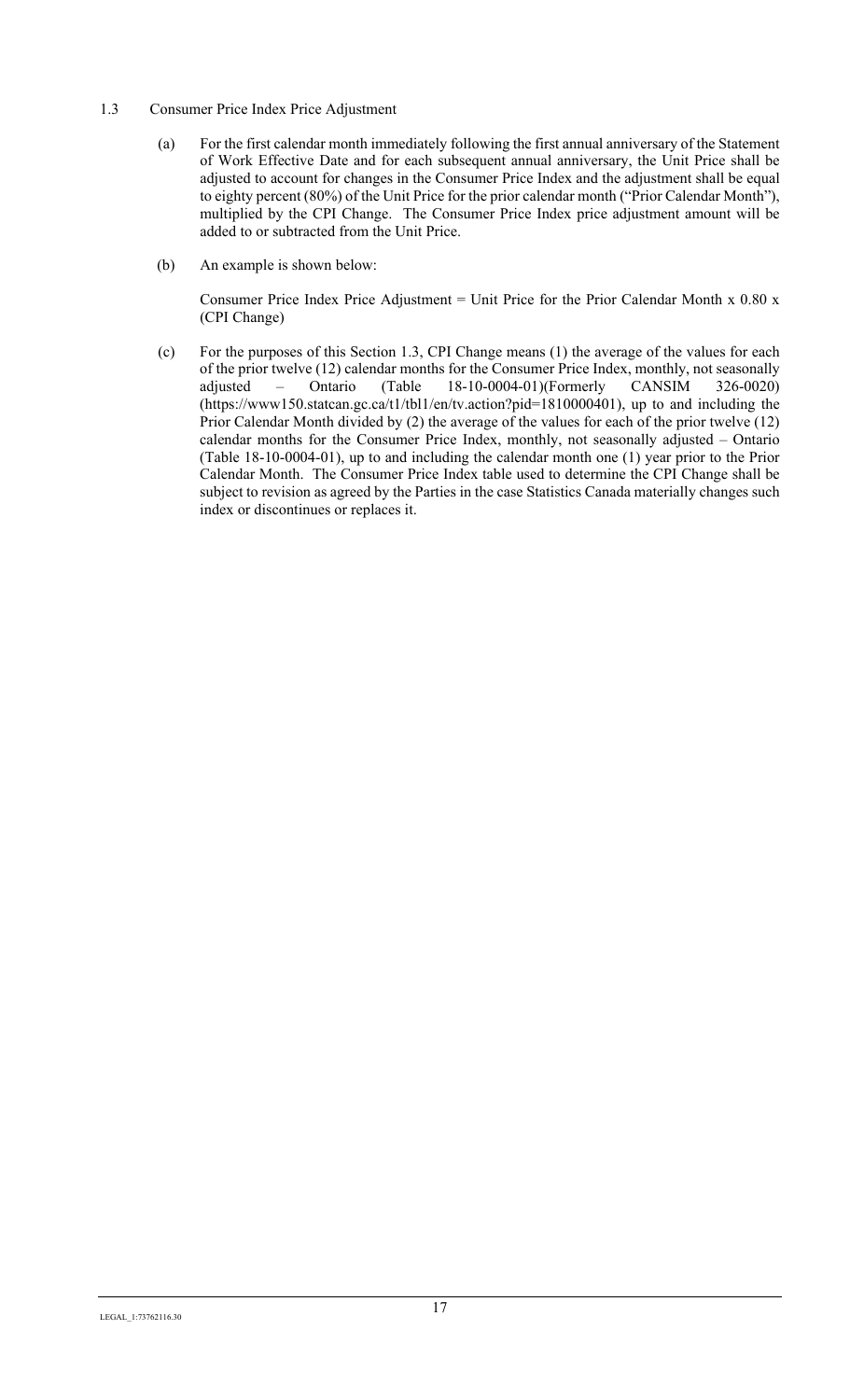# <span id="page-19-0"></span>**EXHIBIT 6: AUTOMATED VEHICLE LOCATION SYSTEM MINIMUM SPECIFICATIONS FOR COLLECTION VEHICLES CURRENTLY EQUIPPED WITH GPS/AVL HARDWARE**

# **1.0 General GPS/AVL Hardware Requirements**

1.1 Where Collection Vehicles are currently equipped with GPS-AVL hardware, the Contractor shall ensure the GPS-AVL hardware and software in Collection Vehicles, spare Collection Vehicles and on-road supervisor vehicles are functional and maintained, with manuals necessary to operate the system, at the Contractor's expense.

1.2 The Contractor's system shall provide, at all times, unrestricted and direct access by CMO staff via the internet, including the ability to produce reports on demand in a form acceptable to CMO.

1.3 The Contractor shall retain ownership of the GPS-AVL system throughout the term of the MSA. All maintenance, installations and removals are the responsibility of the Contractor.

1.4 The Contractor shall manage telecommunications agreements/contracts. Service and data transmission costs are the responsibility of the Contractor.

1.5 The Contractor shall utilize the GPS-AVL system for quality control to ensure delivery of the Work.

1.6 The Contractor shall ensure the GPS-AVL system and associated web-based application are operating to the satisfaction of CMO a minimum of one (1) month before the earliest Statement of Work Eligible Community Service Commencement Date. The GPS-AVL system and associated web-based application shall be tested, on a minimum of one (1) Collection Vehicle, one (1) month prior to the earliest Statement of Work Eligible Community Service Commencement Date to confirm operation to the satisfaction of CMO.

# **2.0 GPS-AVL Software Requirements**

2.1 The Contractor shall provide CMO with a secure web-based application to view location and event data. The Contractor shall provide CMO with access to test the application two (2) months prior to the earliest Statement of Work Eligible Community Service Commencement Date.

2.2 The GPS-AVL data system must automatically collect the time and location of every identified event and all Collection Vehicle activities from ignition-on to ignition-off. Each event must be time stamped, recorded by the system and provided to CMO and shall include, but not be limited to:

a) Collection Vehicle ignition time on and off;

b) Collection Vehicle arrival time at and vehicle departure time from the Contractor's facility and RF;

c) Unloading of each compartment at the RF;

d) Time spent at the RF;

e) For front-end Collection Vehicles, time of arrival at, time of containerized lift and time of departure from each location;

f) Time of each compaction cycle made;

- g) Time of arrival at and departure from the Collection Vehicle storage location;
- h) Time spent on route;
- i) Speed and direction of Collection Vehicle;

j) Idle times;

k) Time of stops; and

l) Time of Collection Vehicle breakdown and towing time.

2.3 Location data is to be collected in 15 second intervals. Location data must be in a format (i.e. UTM coordinates or address) acceptable to CMO.

2.4 CMO reserves the right to modify the events on which data must be collected.

2.5 The Contractor shall guarantee complete back up of all GPS-AVL data collected during the SoW Term with the ability to recover data lost due to system failures. Recovered data shall be available in the system within five (5) days of system failure or data restore request.

# **3.0 GPS-AVL Maintenance Requirements**

3.1 The Contractor shall ensure that the GPS-AVL system is functioning promptly and shall promptly report all equipment malfunctions and damage to the equipment to CMO but in any event not later than eight (8) hours from the time of malfunction or damage.

3.2 The Contractor shall provide seven (7) calendar days' notice to CMO of any scheduled hardware or software activities, such as but not limited to maintenance and upgrades, that may interrupt availability of the GPS-AVL system. Maintenance shall be scheduled outside normal working hours to deliver the Work.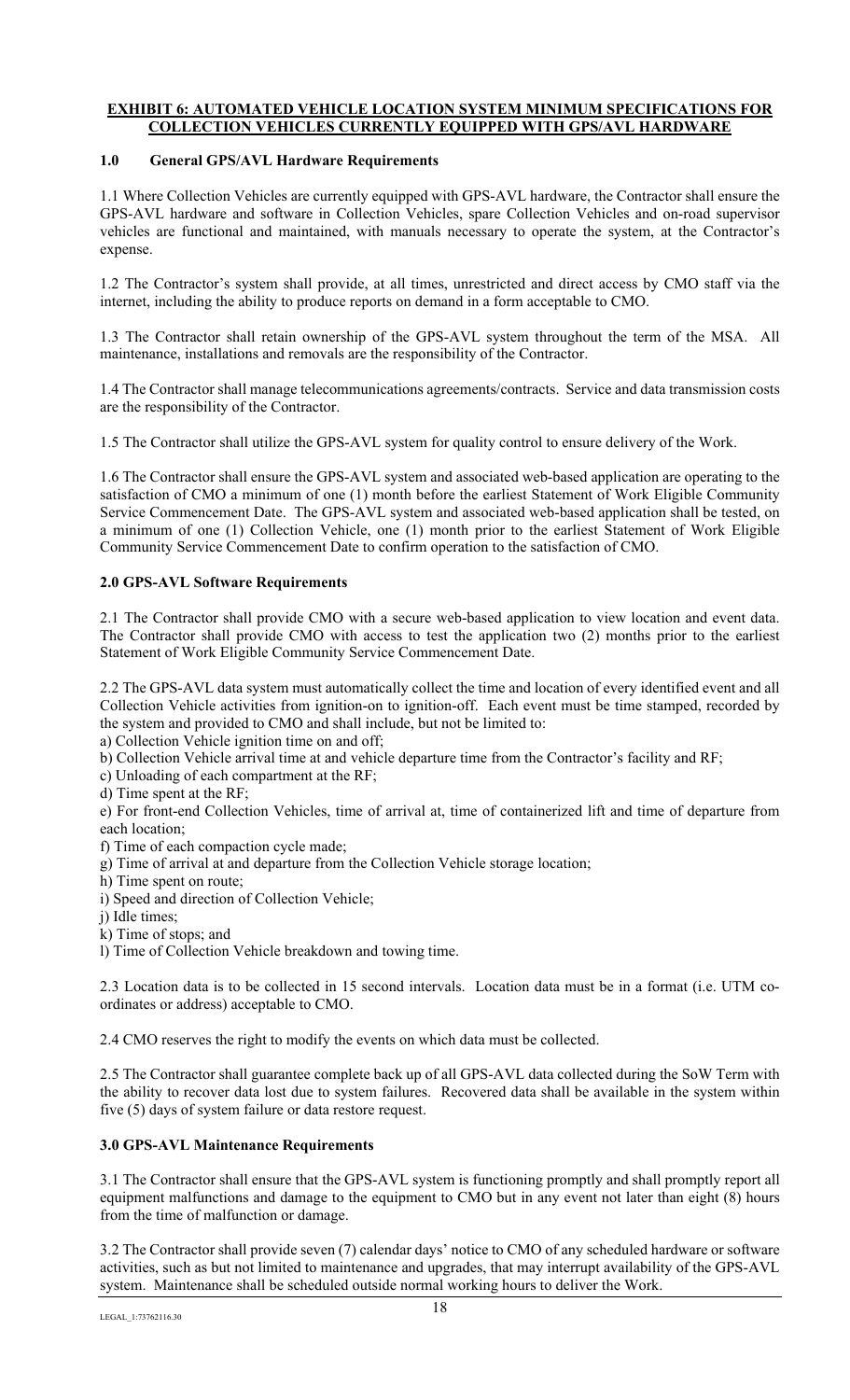3.3 Should the GPS-AVL system require emergency maintenance, the Contractor shall provide CMO with written notice including a detailed explanation of the issue, mitigation, validation and expected downtime a minimum of four (4) hours prior to the maintenance.

3.4 The Contractor shall repair any GPS-AVL system hardware or software problems within three (3) Business Days. CMO may require the Contractor to replace a Collection Vehicle whose GPS-AVL is malfunctioning with a spare Collection Vehicle with a functioning GPS-AVL system until such time as the GPS-AVL system on the Collection Vehicle removed from service is repaired and fully functional.

3.5 The Contractor shall make hardware and software updates and upgrades as they become available at the Contractor's expense.

3.6 The Contractor shall not remove a GPS-AVL system from a Collection Vehicle or deactivate a GPS-AVL system in a Collection Vehicle. The Contractor shall not utilize a Collection Vehicle that is not equipped with an activated and fully functional GPS-AVL system meeting the requirements of the Statement of Work.

# **4.0 GPS-AVL System and Web-Based Application Requirements**

4.1 The Contractor shall provide a mobile-friendly web-based application that satisfies the functionality set out in this Exhibit. The mobile-friendly application must incorporate at a minimum functionality related to location of vehicles (in proximity and by specific vehicle ID) and the option to receive driving directions to a separate vehicle from the current position.

4.2 The Contractor shall provide a native mobile application that is a separate application for the secure mobilefriendly web-based application.

# **5.0 GPS-AVL Data Storage and Access Requirements**

5.1 Event and location data must be stored and accessible in the web application for the SoW Term. The Contractor shall provide event and location data to CMO for storage on CMO's system in an agreed upon file format.

5.2 The GPS-AVL system must have the ability to store event and location data when the communication network is unavailable such that the stored data can be sent once the network is available.

5.3 CMO reserves the right to request an electronic transfer of the database or a subset of the database in a SQL Server 2016 compatible format, based on a query of the data, at any time. The Contractor shall provide the data within forty-eight (48) hours of the request.

5.4 The GPS-AVL system must automatically log all events with vehicle identification, time stamp, location and specified driver inputs, in a format readily suitable for importing to a common database program.

### **6.0 System Requirements**

### 6.1 Infrastructure

6.1.1 The Contractor shall provide CMO with secure web-based access to all GPS-AVL data through a standard web browser. The application must be compatible with Google Chrome, Internet Explorer or upgraded versions as identified by CMO during the Term of the Statement of Work.

6.1.2 The Contractor shall provide access with a 24-hour response time from a request for access by CMO.

6.1.3 CMO will identify the specific role assigned to each end user provided with access by the Contractor.

6.1.4 The Contractor shall provide a web-based application 24/7 with 99.95% guaranteed availability.

### 6.2 Cloud Infrastructure

6.2.1 The Contractor shall establish a system backup and restoration protocol acceptable to CMO.

6.2.2 The GPS-AVL system data shall be stored in Canada.

# 6.3 Security

6.3.1 The Contractor shall utilize an Intrusion Detection System (IDS) or Intrusion Prevention System (IPS) or firewall equivalent meeting CMO's approval.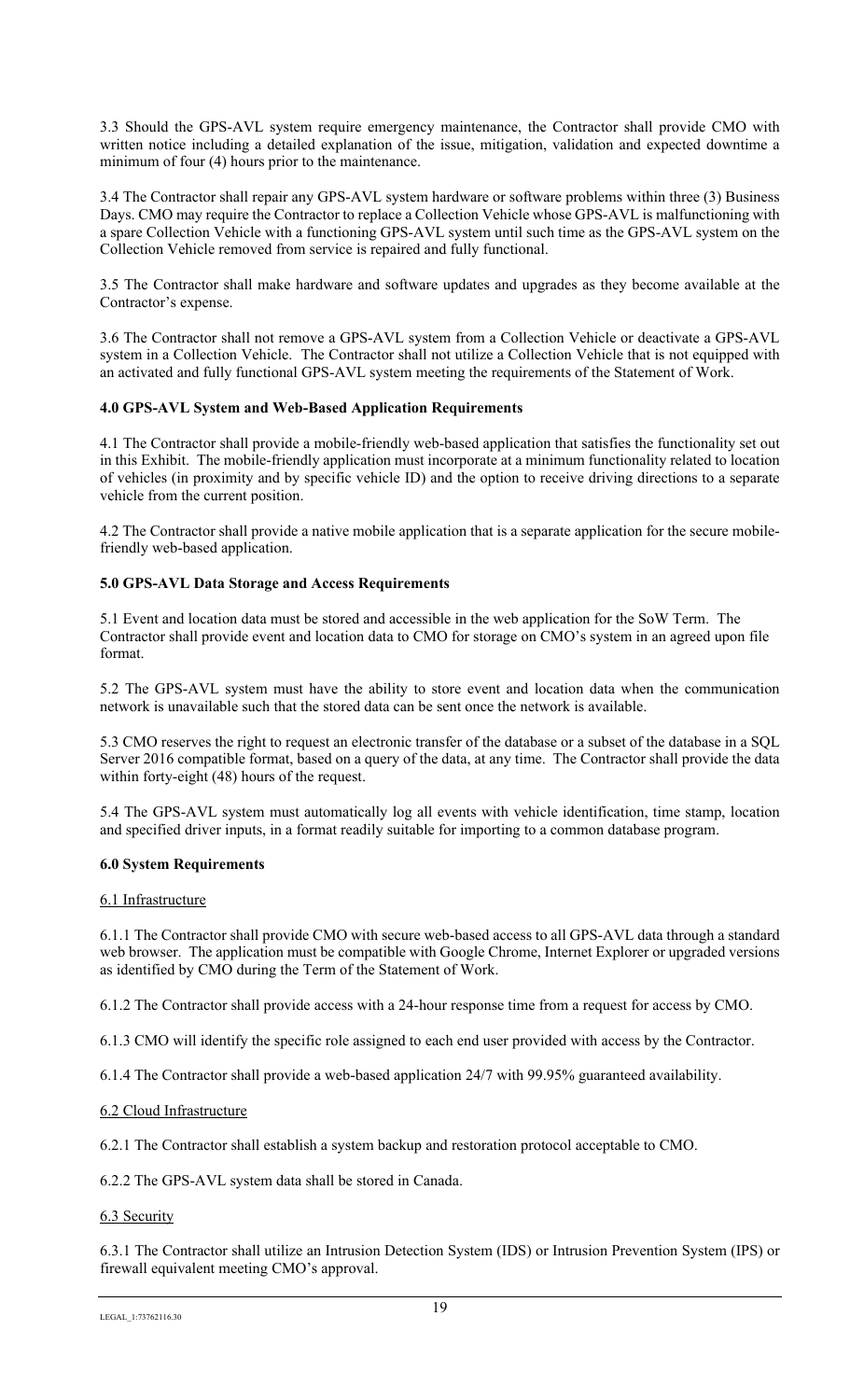6.3.2 The Contractor shall have Antivirus/Antimalware detection in place and active on the GPS-AVL system.

6.3.3 The Contractor shall implement security controls to detect, block, monitor and mitigate security threats that may compromise the system including but not limited to:

- a) unauthorized access;
- b) disabling/bypassing security controls;
- c) denial-of-service attacks; and

d) other malicious acts that may impact the data confidentiality and/or integrity.

6.3.4 The Contractor shall ensure that each operating system, network and application is hardened to provide only ports, protocols, and services necessary for the Work.

6.3.5 The Contractor shall prepare a vulnerability management and mitigation plan for CMO's approval.

6.3.6 The Contractor shall ensure that any hardware to be discarded is securely wiped and all data digitally destroyed using a DOD 2-pass methodology for erasing content. The Contractor shall provide a certificate of destruction to CMO.

6.3.7 The Contractor shall implement semi-annual network and application penetration tests (authenticated and unauthenticated) on all layers of the GPS-AVL system using industry best practices protocol and guidance. The Contractor shall provide the test results to CMO.

### 6.4 Encryption

6.4.1 The Contractor shall ensure the GPS-AVL system protects sensitive information, including but not limited to passwords, database storage and backup media, using a strong encryption/hashing algorithm.

6.4.2 The Contractor shall ensure the GPS-AVL system encrypts sensitive data transmitted into and out of the system utilizing Secure File Transfer Protocol.

6.4.3 The Contractor shall provide a GPS-AVL web-based application with SSL/TLS security for end user access that adheres to TLS 1.2 or greater, at a minimum.

### 6.5 System Performance

6.5.1 The Contractor shall ensure the GPS-AVL web-based application meets the following system performance: a) Mapping response time of less than five (5) seconds for initial map load;

b) Mapping response time of less than two (2) seconds for any map display movement such as pan or zoom; c) Map data query response of less than five (5) seconds for retrieving and displaying data as a result of map interactions;

d) Report initial load of less than five (5) seconds;

e) Data query response of less than five (5) seconds; and

f) Identification and display of selected vehicles of less than five (5) seconds.

### 6.6 Application Functionality

6.6.1 The Contractor shall ensure the GPS-AVL web-based application has the following functionality:

a) The base map on the web-based application must include the Contractor's route boundaries and the collection container locations applicable to this Statement of Work (e.g. Public Space Collection Containers);

b) Base layers must be undated on a yearly basis at a minimum;

c) The vehicle GPS/AVL screen must display maps for viewing and interacting;

d) The end user map display must be modifiable by adding or subtracting any number of landmark icons on the display by turning layers on and off;

e) The end user must be able to independently assign labels and add or remove Collection Vehicles from the display; and

f) The end user must be able to dynamically and statically change Collection Vehicle, Collection Vehicle route and collection category symbology type, colour and size.

6.6.2 The Contractor shall ensure the GPS-AVL web-based application interface allows the end user to navigate the application via a map interface with menus and a tool tip that appears when the user's cursor hovers over a GPS point showing: vehicle (name); date/time; speed; heading; and current position (address).

6.6.3 The Contractor shall ensure the GPS-AVL web-based application interface allows the end user to filter for one or more individual vehicles including:

a) ID number; b) Driver's name; c) Route(s); d) Collection category;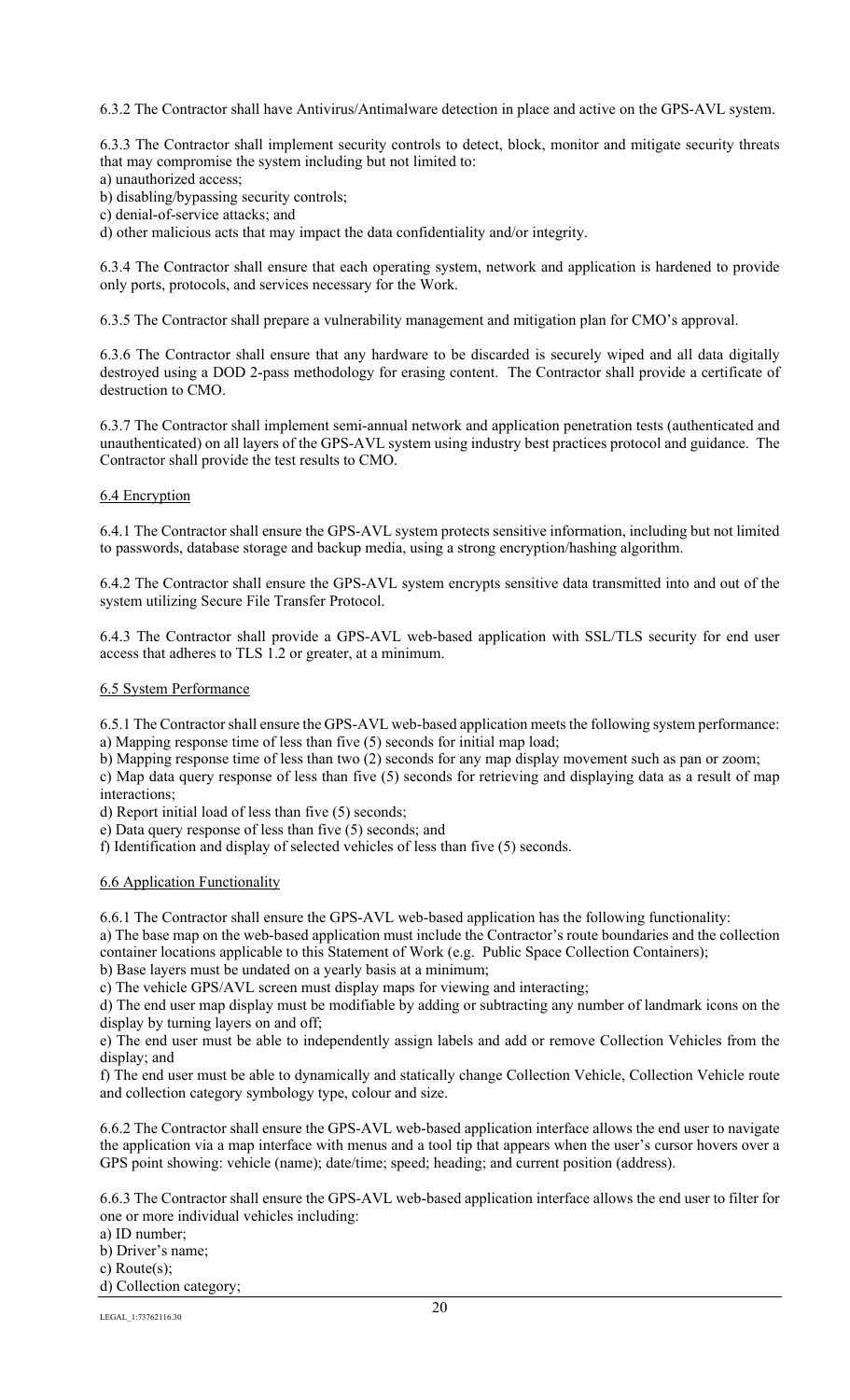e) Area served;

f) Specific material stream(s) which, if specific to a Collection Vehicle, shall be accurate on a daily basis; and g) Eligible Community, Eligible Communities or Collection Catchment(s).

6.6.4 The Contractor shall ensure the GPS-AVL web-based application interface allows the end user to: a) Select or deselect all Collection Vehicles, routes, specific material stream(s), driver's name;

b) Select a Collection Vehicle via map and form;

c) Select the closest Collection Vehicle to an address;

d) Locate the closest Collection Vehicle to a location on any date through any of the following methods:

i) Visual analysis (i.e. the user can look at all of the current Collection Vehicle locations to visually determine the closest);

ii) Address or intersection query (i.e. an address is entered and the closest Collection Vehicle to that location on a specific date is returned); and

iii) User-specialist spatial location (i.e. the user clicks on the map and the closest Collection Vehicle to that location is returned).

6.6.5 The Contractor shall ensure the GPS-AVL web-based application interface allows the end user to: a) Zoom to a selected Collection Vehicle;

b) Search for a specific Collection Vehicle by Collection Vehicle number, route, collection category, GPS unit, material stream(s), driver's name;

c) Identify the nearest Collection Vehicle(s) to a selected address, customer, map location or latitude/longitude location including specifying date and time range and buffer zone (distance around location);

d) Identify and map an address or intersection;

e) Identify and map one or more routes or collection categories; and

f) Identify and map Collection Vehicles associated with routes and collection categories.

6.6.6 The Contractor shall ensure the GPS-AVL web-based application interface allows the end user to:

a) Display selected and/or all Collection Vehicle position and movement with unique onscreen identifier;

b) Refresh Collection Vehicle position at a minimum every fifteen (15) seconds;

c) Display the collection category for all assigned Collection Vehicles;

d) Display Collection Vehicle location co-ordinates expressed in Latitude/Longitude using degrees, minutes and seconds;

e) Display all Collection Vehicle information collected by GPS;

f) Display the condition and last reported time of on-board sensors (i.e. for compaction cycles and unloading of specific material compartments) and graphically display sensor status;

g) Indicate the direction of travel of each displayed Collection Vehicle;

h) Provide Collection Vehicle location by street address and GPS co-ordinates; and

i) Monitor both current position and route progress (tracking) as part of mapping functionality.

6.6.7 The Contractor shall ensure the GPS-AVL web-based application interface allows the end user to:

a) Playback selected date and time rate for a Collection Vehicle and collection category for the SoW Term;

b) View a history of a Collection Vehicle's location and events based on criteria such as time and date ranges;

c) Display a selected Collection Vehicle's position history with an arrow icon and the Collection Vehicle's events (e.g. ignition on/off, movement starts/stops) with appropriate symbols;

d) Select a day of the week, a route and date range, and access the playback of all Collection Vehicles used for collection within the defined parameters;

e) View a Collection Vehicle's compaction cycle data based on end user criteria including time and date ranges on a map playback that includes date and predefined symbology representing the compaction cycle;

f) View the time that a user-specified address was serviced and the Collection Vehicle that serviced the address; g) Print an end-user defined view of the current map display; and

h) Print a standard print display.

6.6.8 The Contractor shall ensure the GPS-AVL web-based application interface allows the end user to: a) Export the end user view of the current map display in PDF; and

b) Export the end user view of the current map display in an Esri supported format approved by CMO.

6.6.9 The Contractor shall ensure the GPS-AVL web-based application interface allows the end user to:

a) Send system-generated standard and custom SMS text to identified end users;

b) Send system-generated emails to identified end users; and

c) Send automated notification of GPS-AVL units that are not communicating properly or that are experiencing issues via SMS text and emails to identified end users.

6.6.10 The Contractor shall ensure the GPS-AVL web-based application:

a) Records the speed traveled by the Collection Vehicles;

b) Records distances traveled by Collection Vehicles on any given day and total distances since the Collection Vehicle became operational; and

c) Records all Collection Vehicles GPS/AVL data at fifteen (15) second intervals.